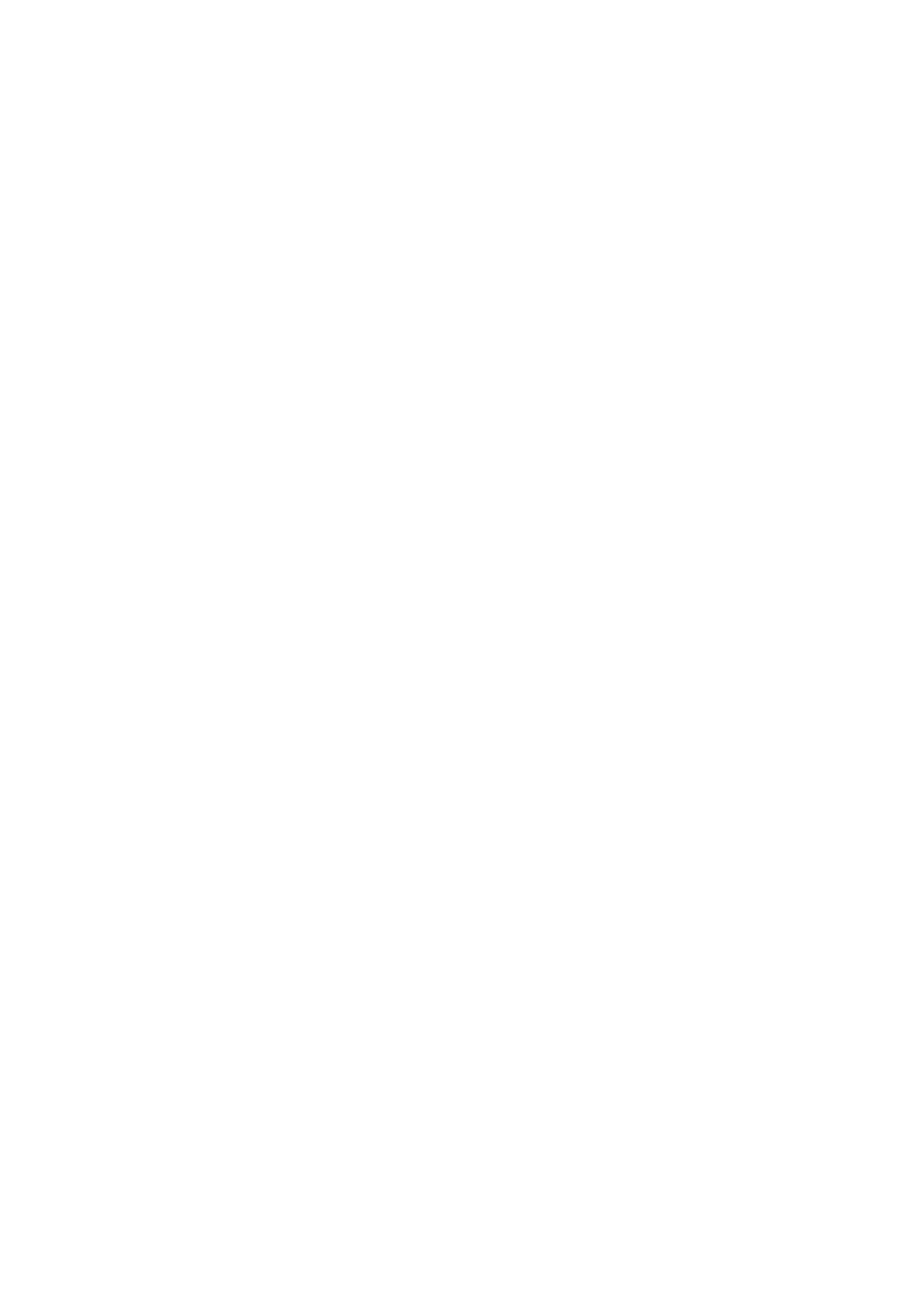

# House of Commons Business, Innovation and Skills **Committee**

# **The Digital Economy**

### **Second Report of Session 2016–17**

*Report, together with formal minutes relating to the report*

*Ordered by the House of Commons to be printed 12 July 2016*

> **HC 87** Published on 18 July 2016 by authority of the House of Commons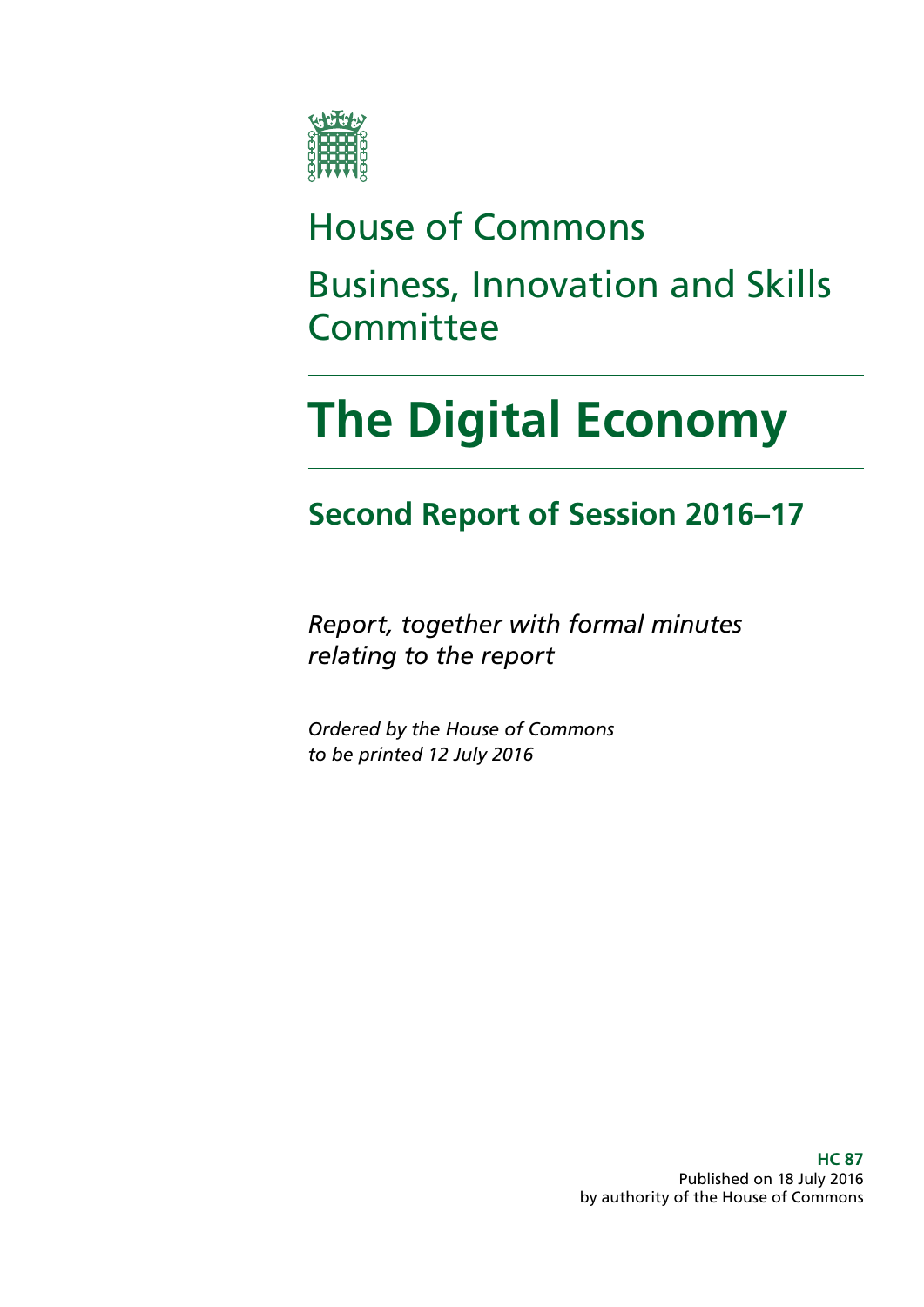#### **The Business, Innovation and Skills Committee**

The Business, Innovation and Skills Committee is appointed by the House of Commons to examine the expenditure, administration, and policy of the Department for Business, Innovation and Skills.

#### **Current membership**

[Mr Iain Wright](http://www.parliament.uk/biographies/commons/mr-iain-wright/1478) MP (*Labour, Hartlepool*) (Chair) [Paul Blomfield](http://www.parliament.uk/biographies/commons/paul-blomfield/4058) MP (*Labour, Sheffield Central*) [Richard Fuller](http://www.parliament.uk/biographies/commons/richard-fuller/3912) MP (*Conservative, Bedford*) [Peter Kyle MP](http://www.parliament.uk/biographies/commons/peter-kyle/4505) (*Labour, Hove*) [Amanda Milling](http://www.parliament.uk/biographies/commons/amanda-milling/4454) MP (*Conservative, Cannock Chase*) [Jonathan Reynolds MP](http://www.parliament.uk/biographies/commons/jonathan-reynolds/4119) (*Labour (Co-op), Stalybridge and Hyde*) [Amanda Solloway](http://www.parliament.uk/biographies/commons/amanda-solloway/4372) MP (*Conservative, Derby North*) [Michelle Thomson](http://www.parliament.uk/biographies/commons/michelle-thomson/4422) MP (*Independent, Edinburgh West*) [Kelly Tolhurst](http://www.parliament.uk/biographies/commons/kelly-tolhurst/4487) MP (*Conservative, Rochester and Strood*) [Craig Tracey](http://www.parliament.uk/biographies/commons/craig-tracey/4509) MP (*Conservative, North Warwickshire*) [Chris White](http://www.parliament.uk/biographies/commons/chris-white/4114) MP (*Conservative, Warwick and Leamington*)

#### **Powers**

The Committee is one of the departmental select committees, the powers of which are set out in House of Commons Standing Orders, principally in SO No 152. These are available on the internet via [www.parliament.uk](http://www.parliament.uk/).

#### **Publication**

Committee reports are published on the Committee's website at [www.parliament.uk/bis](http://www.parliament.uk/bis) and in print by Order of the House.

Evidence relating to this report is published on the [inquiry publications](http://www.parliament.uk/business/committees/committees-a-z/commons-select/business-innovation-and-skills/inquiries/parliament-2015/digital-economy/publications/)  [page](http://www.parliament.uk/business/committees/committees-a-z/commons-select/business-innovation-and-skills/inquiries/parliament-2015/digital-economy/publications/) of the Committee's website.

#### **Committee staff**

The current staff of the Committee are Chris Shaw (Clerk), Martin Adams (Second Clerk), Josephine Willows (Senior Committee Specialist), Duma Langton (Committee Specialist), James McQuade (Senior Committee Assistant), Jonathan Olivier Wright, (Committee Assistant) and Gary Calder (Media Officer).

#### **Contacts**

All correspondence should be addressed to the Clerk of the Business, Innovation and Skills Committee, House of Commons, London SW1A 0AA. The telephone number for general enquiries is 020 7219 5777; the Committee's email address is [biscom@parliament.uk](mailto:biscom@parliament.uk).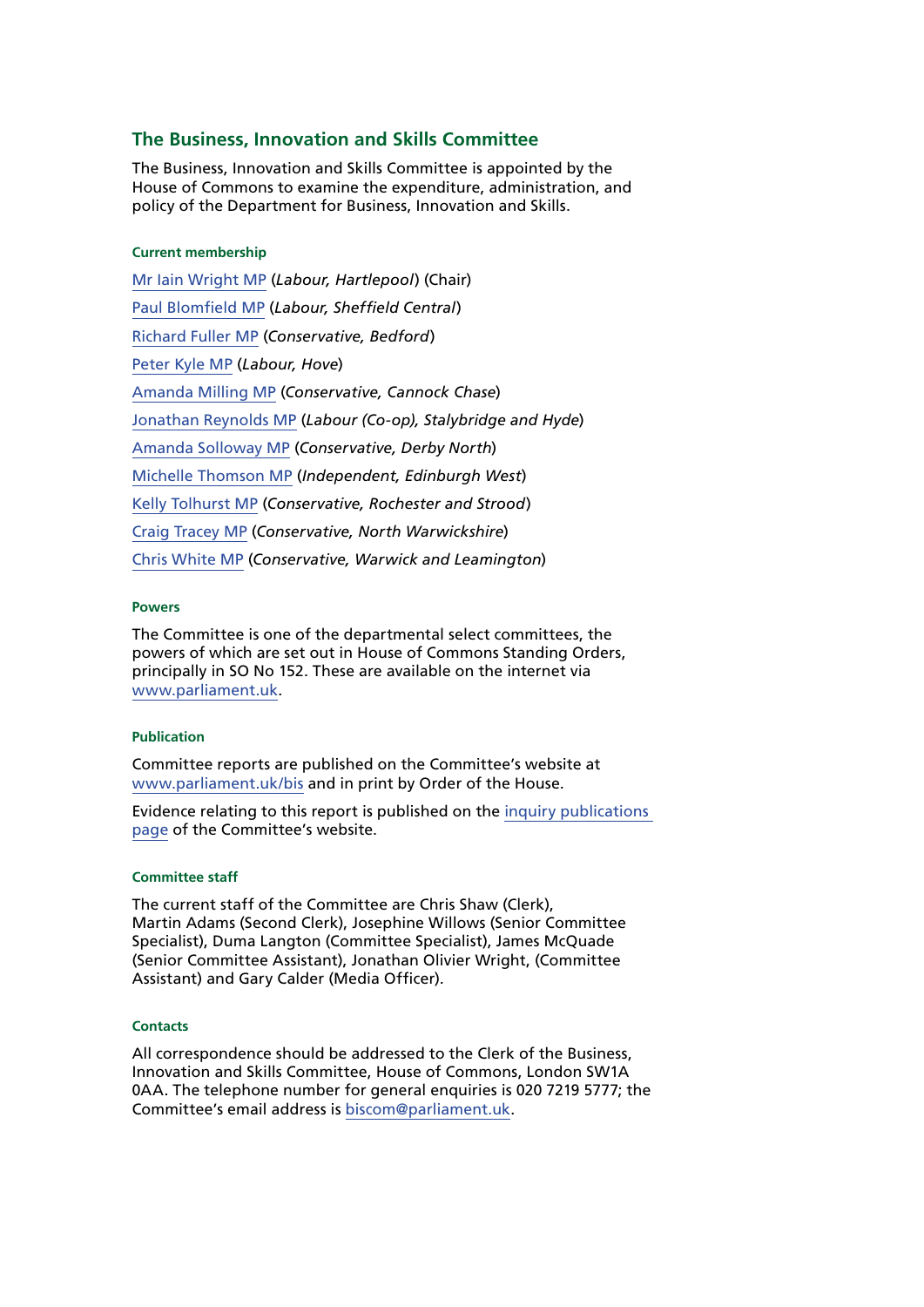### **Contents**

|   | <b>Summary</b>                                                   |                   |  |
|---|------------------------------------------------------------------|-------------------|--|
| 1 | <b>Introduction</b>                                              | 4                 |  |
| 2 | <b>Measuring the digital economy</b>                             | 7                 |  |
| 3 | The Government's digital strategy                                | 8                 |  |
| 4 | <b>Business take-up of technology and digital skills</b>         | 9                 |  |
|   | Businesses and the digital economy                               | 9                 |  |
|   | Showcasing the success of digital businesses                     | 10                |  |
|   | Apprenticeships                                                  | 11                |  |
|   | Apprenticeship levy                                              | $12 \overline{ }$ |  |
| 5 | <b>Regulation and compliance</b>                                 | 13                |  |
|   | The challenge from 'disruptive' technologies                     | 13                |  |
|   | Regulation                                                       | 14                |  |
|   | Compliance                                                       | 15                |  |
| 6 | <b>Intellectual property, and the Digital Single Market</b>      | 17                |  |
|   | Intellectual property                                            | 17                |  |
|   | Enforcement                                                      | 18                |  |
|   | Connectivity                                                     | 19                |  |
|   | <b>Digital Single Market</b>                                     | 20                |  |
| 7 | Digital co-ordination in the public sector                       | 21                |  |
| 8 | <b>Conclusion</b>                                                | 22                |  |
|   | <b>Conclusions and recommendations</b>                           | 23                |  |
|   | <b>Formal Minutes</b>                                            | 27                |  |
|   | <b>Witnesses</b>                                                 |                   |  |
|   | <b>Published written evidence</b>                                |                   |  |
|   | List of Reports from the Committee during the current Parliament | 33                |  |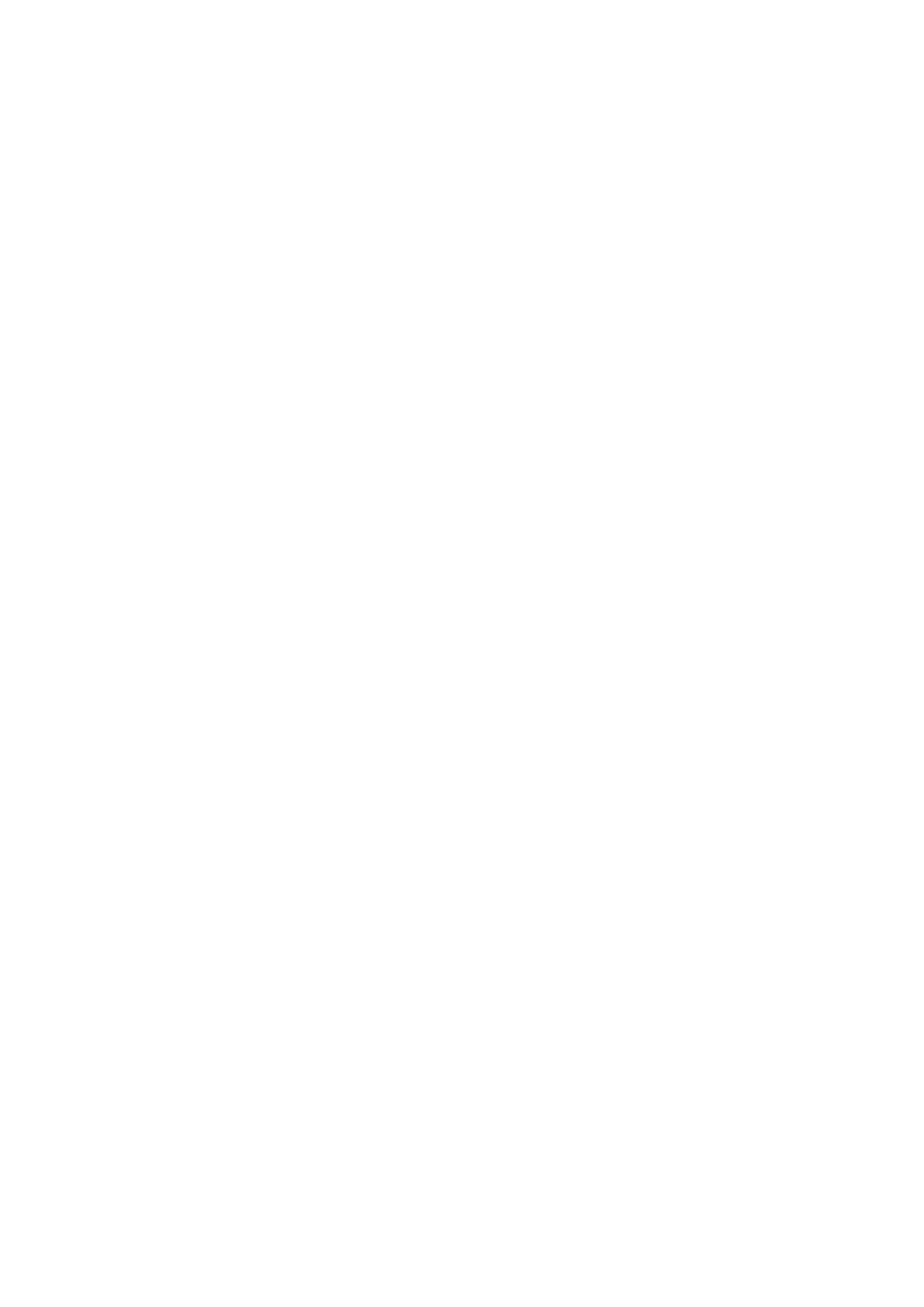### <span id="page-6-0"></span>Summary

The digital economy in the United Kingdom is a success story: the British economy has the highest percentage of gross domestic product attributed to the digital economy of all European nations; UK digital industries grew two and a half times as fast as the economy as a whole between 2003 and 2013; and the United Kingdom has the highest percentage of individual internet usage of any G7 economy. We recognise and endorse the Government's support of the digital economy and we look forward to its Digital Strategy, even though this is now due to be published in the autumn of 2016, much later than expected.

Inevitably, there are difficulties measuring the digital economy because it is hard to define precisely: most businesses have some sort of digital presence, even if they do not trade or operate exclusively online. However, GDP figures do not take account of all the economic benefits of the digital economy, such as time saved, increased choice and lower cost of products. The Government should explore ways of collecting real-time data and of applying standard terminology and coding of activity, in order to measure accurately the digital contribution to levels of UK productivity, and to reflect this in policy making.

We recommend that the Government provides greater clarity on the regulation of the digital economy. The Department for Business, Innovation and Skills must be at the forefront of the regulation debate. It should explore new regulatory opportunities that exist within the digital framework and seek to ensure that appropriate regulations are in place to support and encourage innovative uses of technology, while protecting consumers and not disproportionately disadvantaging non-digital industries.

A more collaborative approach to regulation, involving users, should be explored by the Government. Digital platforms (the software or hardware of a site) could themselves become key players in the regulatory framework, required to ensure that users are complying with current regulations, and that workers using the platforms have reasonable employment conditions and are not vulnerable to exploitation.

The Government must outline what measures it is taking in the immediate future to support policies connected with the digital economy, in the light of the referendum on the UK's membership of the European Union, and must ensure that the country's digital economy remains successful and innovative.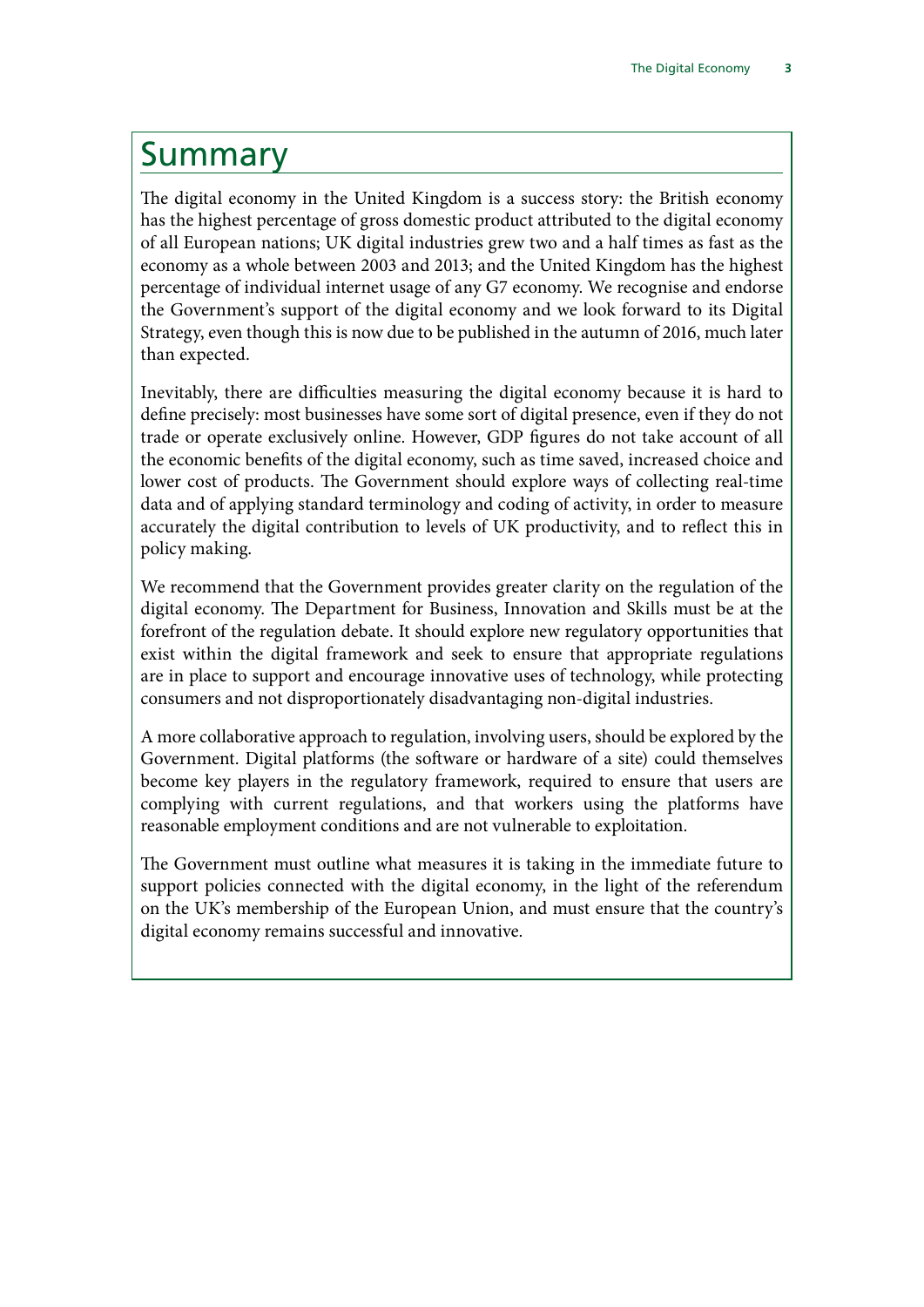## <span id="page-7-0"></span>**1** Introduction

1. Every day, people, businesses, organisations, communities and the Government use digital technology to make decisions, to make goods, and to deliver services more efficiently and more quickly. The digital economy refers to both the digital access of goods and services, and the use of digital technology to help businesses. Digital economy is a term that is often used to cover this activity, but is hard to define. The Organisation for Economic Co-operation and Development (OECD) defines the Information and communications technology (ICT) sector as "a combination of manufacturing and service industries that capture, transmit and display data and information electronically".<sup>1</sup> But this form of classification excludes much of digital business.

2. Research by the National Institute for Economic and Social Research (NIESR) showed that the digital economy is larger than conventional estimates show, with almost 270,000 actively digital companies in the UK, or 14.4% of all companies as of August 2012, and 11% of all jobs. This compares with 167,000 companies—10% of all companies—when the Government's conventional definitions, covered in Standard Industrial Classification (SIC) codes are used.2

3. Technology is going to revolutionise, or is already revolutionising, business, transforming virtually all aspects of the economy and society. Through the course of our inquiry, we have received evidence about various aspects of the digital economy, including: digital aspects of disruptive technology, an innovation that disrupts an existing market; the sharing economy, a model that relies on the sharing of goods, intellectual resources, labour, and property using a digital platform: and flourishing digital sectors, including Fintech (financial services whose business model relies on software and an algorithmbased approach to assessing risk) and the gaming industry.

4. The United Kingdom is one of the leading digital nations in the world, and its economy has the highest percentage of GDP involved in the digital economy of all European nations.3 UK digital industries grew two and a half times as fast as the whole economy between 2003 and 2013 and comprised 7.5%, or £113 billion of the UK's gross value added (GVA) as of 2013.<sup>4</sup> The estimated turnover of digital tech industries in 2014 was £161 billion, and there are 1.56 million jobs in the digital tech economy, of which 41% are in traditionally non-digital industries. Furthermore, the average advertised salary in digital jobs is just under £50,000, 36% higher than the national average.<sup>5</sup>

5. In parallel, as of 2014, the United Kingdom had the highest percentage of individual usage of the internet of any G7 economy:

<sup>1</sup> The Office for National Statistics (ONS), [What defines the Digital Sector?,](http://webarchive.nationalarchives.gov.uk/20160105160709/http:/www.ons.gov.uk/ons/dcp171776_419158.pdf) October 2015

<sup>2</sup> Jonathan Portes, "*[The UK's digital economy](http://www.niesr.ac.uk/sites/default/files/publications/The UK)*", September 2015

<sup>3</sup> Q 344, [Herb Kim]

<sup>4</sup> [Joint written evidence from BIS and CMS](http://data.parliament.uk/writtenevidence/committeeevidence.svc/evidencedocument/business-innovation-and-skills-committee/the-digital-economy/written/24569.html)

<sup>5</sup> [techcityuk](http://www.techcityuk.com/)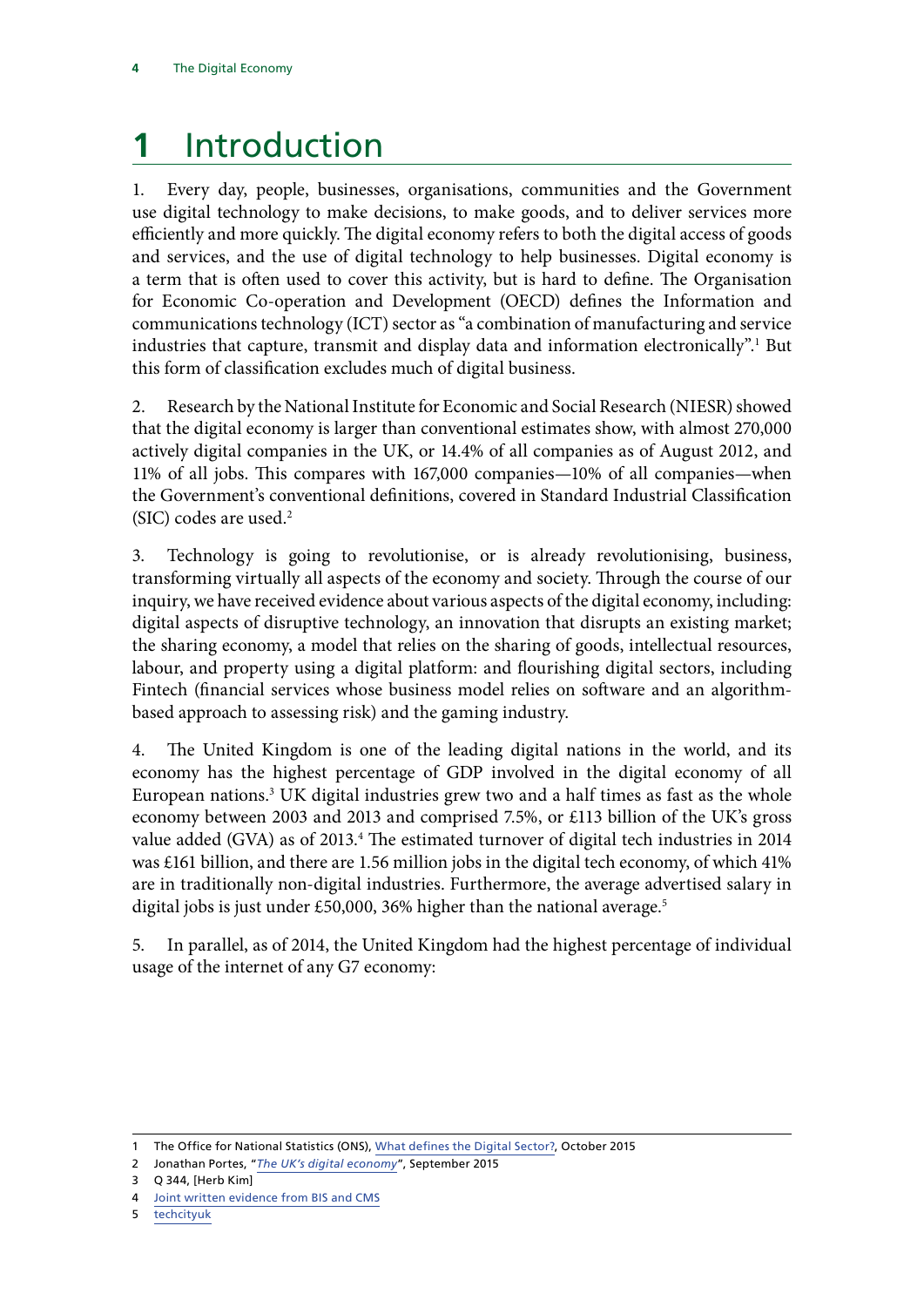

**G7 percentage of individuals using the internet across the G7**

Source: International telecommunication Union, Percentage of Individuals using the Internet, 2014.

6. The Department for Culture Media and Sports (DCMS) supports Tech City UK, set up in 2010, which helps to increase the growth of digital businesses across the United Kingdom, focussing on digital skills, capital investment, international development and leadership.6 The DCMS also supports Tech North, which runs programmes for digital entrepreneurs and investment in the North of England<sup>7</sup>. The Department for Business Innovation and Skills sponsors Innovate UK, a non-departmental public body, which supports small high-growth potential businesses to grow domestically and internationally.<sup>8</sup>

7. The United Kingdom is successful in digital terms, not only in London, but in other parts of the country, including Bristol and Bath, Manchester, Reading, Leeds, Newcastle and Gateshead, and the Government supports digital start-ups through growth hubs (local public/private sector partnerships, led by the Local Enterprise Partnerships (LEPs)). At the last spending review, the Government also invested about £11 million in three technology clusters in Sheffield, Leeds and Manchester, and has previously encouraged tech clusters—a group of tech start-ups geographically close to one another—in Rotherham, Hull, Liverpool, Liverpool, Newcastle, Durham, and Sunderland.

8. Our inquiry into the digital economy covered many issues, including businesses wanting to embrace digital advances, digital businesses looking to expand, the rise of disruptive digital technologies, digital issues surrounding Intellectual Property, and digital skills. There is a digital element to most areas of BIS policy and, indeed, most aspects of the economy, and our inquiry has covered issues pertinent to past, present and planned future BIS Committee inquiries, including:

8 [Innovate-uk](https://www.gov.uk/government/organisations/innovate-ukhttps:/www.gov.uk/government/organisations/innovate-uk)

<sup>6</sup> [techcityuk](http://www.techcityuk.com/)

<sup>7</sup> [technorthhq](http://technorthhq.com/)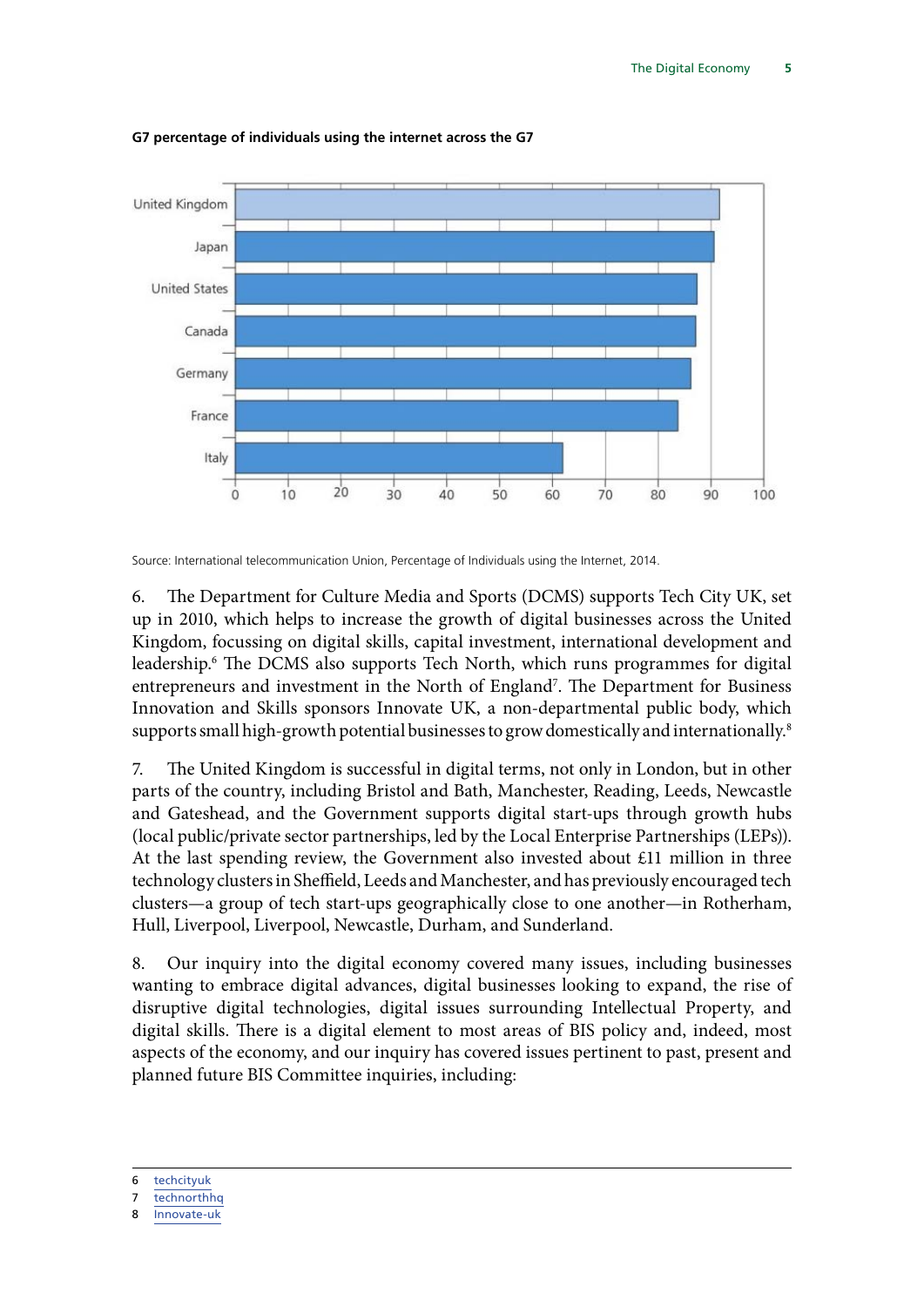- our previous inquiry into Productivity (in relation to the need to measure aspects of the digital economy, to ensure accurate productivity statistics, and the need to increase productivity, by businesses embracing digital advances);
- our current inquiry into the Northern Powerhouse and the Midlands Engine (in relation to the work of Tech North, of LEPs, and of the devolved governments in developing digital technology);
- our Joint work with the Education Committee (on the need for businesses to employ a digitally-skilled workforce and to adapt to technology changes in software); and
- our future inquiry on the changing nature of employment (in relation to the increasing number of self-employed workers in disruptive technology, including the sharing economy, and the accompanying financial and economic implications of such an increase).

9. During our inquiry, we heard from: small businesses; organisations involved in digital skills; representatives of disruptive technologies—including Hassle, Uber, Airbnb, and three authors of reports focussing on the sharing economy; publishing and newspaper representatives, and an ad blocker organisation; copyright and Intellectual Property representatives, including the Parliamentary Under-Secretary of State and Minister for Intellectual Property, in BIS; financial representatives, including a big-data company, focusing on the financial services industry, a tech company providing small business loans online to SMEs, and an online marketplace that helps small businesses get connected to the finance they need; digital organisations in the regions; the gaming industry; and the retail industry, represented by the British Retail Consortium and Amazon.

10. We held seven oral evidence sessions, and made two visits: to Innovation Birmingham Campus and the Google Garage at the Library of Birmingham; and to Campus London. We would like to thank everyone involved in organising and participating in the visits, which gave us an invaluable insight into current digital initiatives, and to all those who submitted evidence to us.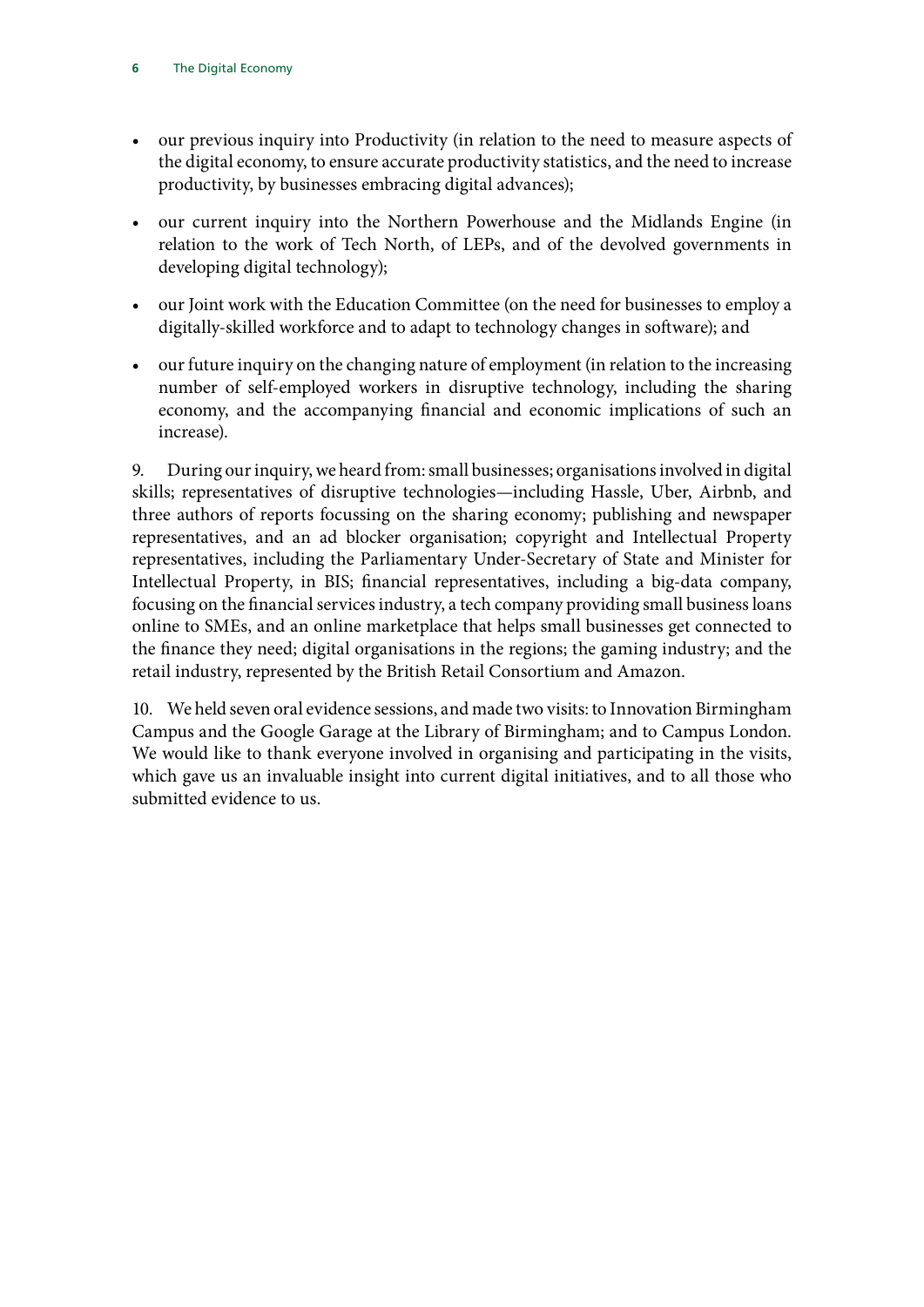### <span id="page-10-0"></span>**2** Measuring the digital economy

11. The digital economy is not a conventionally marketed economic activity, and GDP figures do not take account of economic benefits of the digital economy, such as time saved, increased choice, and lower cost of products. The Standard Industrial Classification (SIC) Codes also omit companies in business and domestic software, architectural activities, engineering, and engineering-related scientific and technical consulting.<sup>9</sup> The Office for National Statistics said that "development and innovations in the digital arena mean more and more businesses are finding ways to become digital, and this in turn makes measuring the digital economy problematic".10 Diane Coyle, Professor of Economics, Manchester University and fellow of the Office for National Statistics, told us that if the sharing economy cannot be measured, that has implications for other areas connected with the digital economic activity, such as regulation, taxation, and work benefits. She told us that "we really need to understand what people are doing so that we can help them do it more and grow this sector of the economy more".<sup>11</sup>

12. The gaming industry is a sector within the digital economy not properly represented in official data. Jo Twist, CEO of Ukie (UK Interactive Entertainment), told us that the gaming industry "created no jobs and no economic value", according to official statistics.<sup>12</sup> Yet the gaming industry is the sixth largest consumer market in the world and globally estimated to be worth over  $£80$  billion by next year.<sup>13</sup> According to Jo Twist, as soon as the gaming industry has its own Standard Industrial Classification (SIC) codes that represents the gaming industry as a digital business, "we can shout loud and proud about that message".<sup>14</sup>

13. *Good policy making, tax policy and the allocation of resources require high-quality*  data. This does not exist at present in the digital economy, and policy making cannot *therefore be reliably expected to support as much as possible the digital economy, one of the UK's key drivers of improved productivity. The Government's Digital Strategy should be informed by, and policy measures should be driven by, reliable data. We recognise the difficulty of measuring the digital economy, but the Government should look to the work of the Office of National Statistics, and explore ways of collecting real-time data in the digital economy, and ensure that established Standard Industrial Classification (SIC) codes are agreed and used, in different parts of the digital economy.*

<sup>9</sup> Jonathan Portes, *The UK's digital economy*, September 2015

<sup>10</sup> ONS, *What defines the Digital Sector?* October 2015.

<sup>11</sup> Q 377

<sup>12</sup> Q 413. The document Jo Twist was referring to was commissioned by Creative Scotland, and entitled "Economic Contribution Study: an approach to the economic assessment of the arts and creative industries in Scotland", published in June 2012. It quoted official statistics from 2010, and stated "due to rounding of the gross value added (GVA) results, Computer Games is recorded as zero […] but the sector does not record GVA of less than £10 million".

<sup>13</sup> Q 405. Chris van der Kuyl told us that the gaming industry was not the sixth largest consumer market in the world, but the third: "If one looks at the top ten console games in the world, we are not sixth; we are third, I think, if you look at actual sales".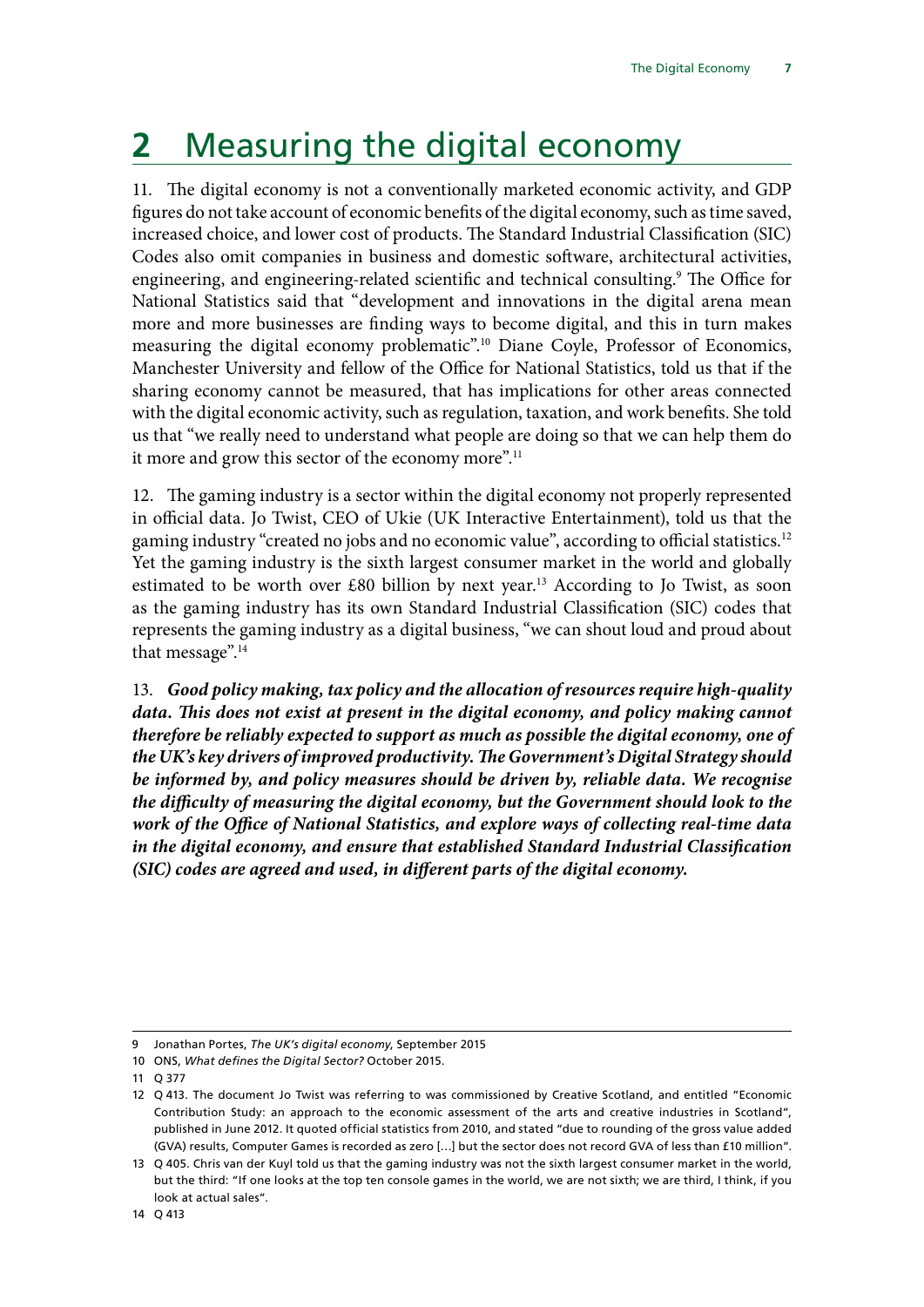# <span id="page-11-0"></span>**3** The Government's digital strategy

14. On 29 December 2015, the Minister of State for Culture and the Digital Economy, Ed Vaizey MP, announced a consultation on the Government's Digital Strategy. The announcement stated that, in early 2016, the Government would be publishing its Digital Strategy, which would be an overview of the Government's digital objectives for the next five years: "Working with colleagues across government it will set the agenda for the rest of the Parliament on digital, so that the UK continues to lead the way". The consultation had no terms of reference, simply the following request, "so challenge us—push us to do more. Let's show the rest of the world how it's done", with the deadline of 19 January 2016. However, the Minister told us in March 2016 that the strategy would not be published until after June 2016, following the European Union referendum.

15. In oral evidence, the Minister indicated what might be included in the digital strategy: it will have sections linking the digital economy to different policy areas including health, transport, and energy.15 It will also cover the infrastructure, the tech economy, digital skills, and the digital government, and "will give a good overview of what the Government are doing in terms of digital".16 While the Government is supporting the digital economy, including supporting the work of Innovate UK, Tech City, Tech North and the digital hubs across the country, the Digital Strategy needs to unify and build on this work.

16. *We look forward to the publication of the Government's Digital Strategy, in the summer of 2016 (six months later than expected), which should explain how the Government will build on its success. We regret this delay, and call on the Government to explain the reasons for it, and why they initiated a three-week consultation over the Christmas break on what the Government should include in the strategy.*

17. *While the Government is supporting the digital economy, including support of Innovate UK, Tech City and Tech North, there is no overall strategy for this support. We hope that the digital strategy will provide an overview of present and future Government policy on the digital economy, which will be published as soon as possible, and in its reply the Government must provide us with an update of any changes made to the strategy since it was originally written.*

18. The Government must also explain how the Digital Strategy will be affected by the *referendum result. It should also set out in its reply and in the Digital Strategy a list of specific, current EU negotiations relating to the digital economy.*

19. *At the forefront of the issues explained, the Digital Strategy must address head on the status of digitally-skilled workers from the European Union who currently work in the UK. The digital sector relies on skilled workforce from the European Union, and those individuals' rights to remain in the country must be addressed, and at the earliest opportunity.*

<sup>15</sup> Q 511

<sup>16</sup> Q 511 and Q 486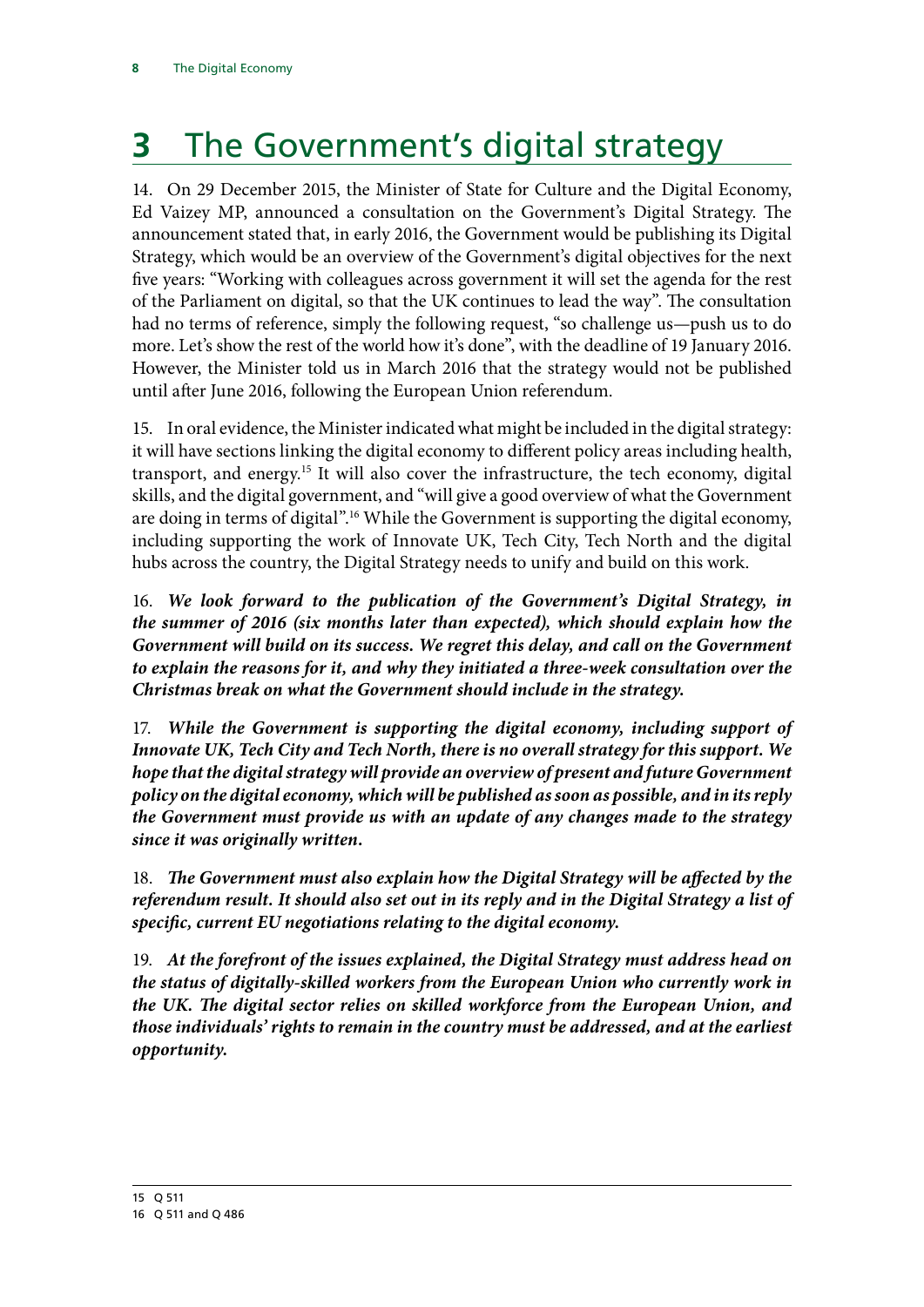### <span id="page-12-0"></span>**4** Business take-up of technology and digital skills

#### **Businesses and the digital economy**

20. Although the UK is leading the world in e-commerce, with the online retail market accounting for 8.3% of GDP in 2010, there is a digital "skills gap": up to 12.6 million of the adult UK population do not have basic digital skills, with an estimated 5.8 million people never having used the internet. This gap in digital skills is costing the UK economy an estimated  $\pounds 63$  billion a year in lost additional GDP,<sup>17</sup> and 93% of companies say that it is already affecting operations and recruitment.18 If the entire UK population were trained in basic digital skills at a cost of £1.31 billion, over a 10-year period, the new value would be £14.3 billion, a better than 1:10 benefit ratio.<sup>19</sup>

21. We do not want to repeat the detailed analysis of digital skills made by other Committees, including the Science and Technology Committee<sup>20</sup> and the House of Lords Digital Skills Committee<sup>21</sup>. They have reported that the UK faces a digital skills crisis, from schools to the workplace.<sup>22</sup> We agree with them and call upon the Government to recognise the urgency and act accordingly. We want to emphasise the adverse effect that a workforce not skilled in digital technology has on businesses. There is, according to a Government-commissioned study by Ecorys UK, a direct correlation between market competitiveness and the uptake and use of digital technology in the workplace.<sup>23</sup>

22. It is widely accepted that businesses, both non-digital and digital, can make better use of digital technology to improve their performance. Baroness Neville-Rolfe, Minister for Intellectual Property, highlighted the great opportunity of the internet to provide "new sources of customers, new locations where you can sell and new opportunities to do things in the digital world".<sup>24</sup> However, the CBI Report, "Embracing Digital in Every Sector" highlighted the disparity between the availability of technology and the adoption of technology by businesses, with UK ranking 5th out of 140 on the availability of technology, but only 14th out of 140 for the adoption of technology at company level.<sup>25</sup> The Minister for the Digital Economy acknowledged the fact that there are still too many small businesses that are not online or that are not taking full advantage of the benefits of trading online.<sup>26</sup>

23. One requirement for businesses in the digital economy is access to a skilled workforce that can embrace digital advances, which bring "a new and reliable way to connect with customers, suppliers and employees", according to Mike Cherry, the then Policy Director

26 Q 483

<sup>17</sup> Science and Technology Committee, [Digital skills crisis](http://www.publications.parliament.uk/pa/cm201617/cmselect/cmsctech/270/270.pdf), June 2016, summary.

<sup>18</sup> Q 151, quoting written evidence from techUK, Science and Technology Select Committee's inquiry into the Digital Skills Gap, 8 March 2016.

<sup>19</sup> Q 140, Rachel Neaman, CE of Go ON UK, Science and Technology Committee's inquiry into the Digital Skills Gap, 8 March 2016.

<sup>20</sup> Science and Technology Committee, [Digital skills crisis](http://www.publications.parliament.uk/pa/cm201617/cmselect/cmsctech/270/270.pdf), June 2016.

<sup>21</sup> [House of Lords Select Committee on Digital Skills](http://www.publications.parliament.uk/pa/ld201415/ldselect/lddigital/111/111.pdf), February 2015; Science and Technology Committee inquiry on [Digital Skills.](http://www.parliament.uk/business/committees/committees-a-z/commons-select/science-and-technology-committee/inquiries/parliament-2015/digital-skills-inquiry-15-16/)

<sup>22</sup> Science and Technology Committee, [Digital skills crisis](http://www.publications.parliament.uk/pa/cm201617/cmselect/cmsctech/270/270.pdf), June 2016, summary.

<sup>23</sup> [Digital skills for the UK economy](https://www.gov.uk/government/uploads/system/uploads/attachment_data/file/492889/DCMSDigitalSkillsReportJan2016.pdf), Ecorys UK, January 2016 (for BIS and CMS).

<sup>24</sup> Q 227

<sup>25</sup> CBI, *[Embracing digital in every sector](http://news.cbi.org.uk/cbi-prod/assets/File/pdf/Embracing-digital-in-every-sector-CBI-Survey-Findings.pdf)*, April 2016.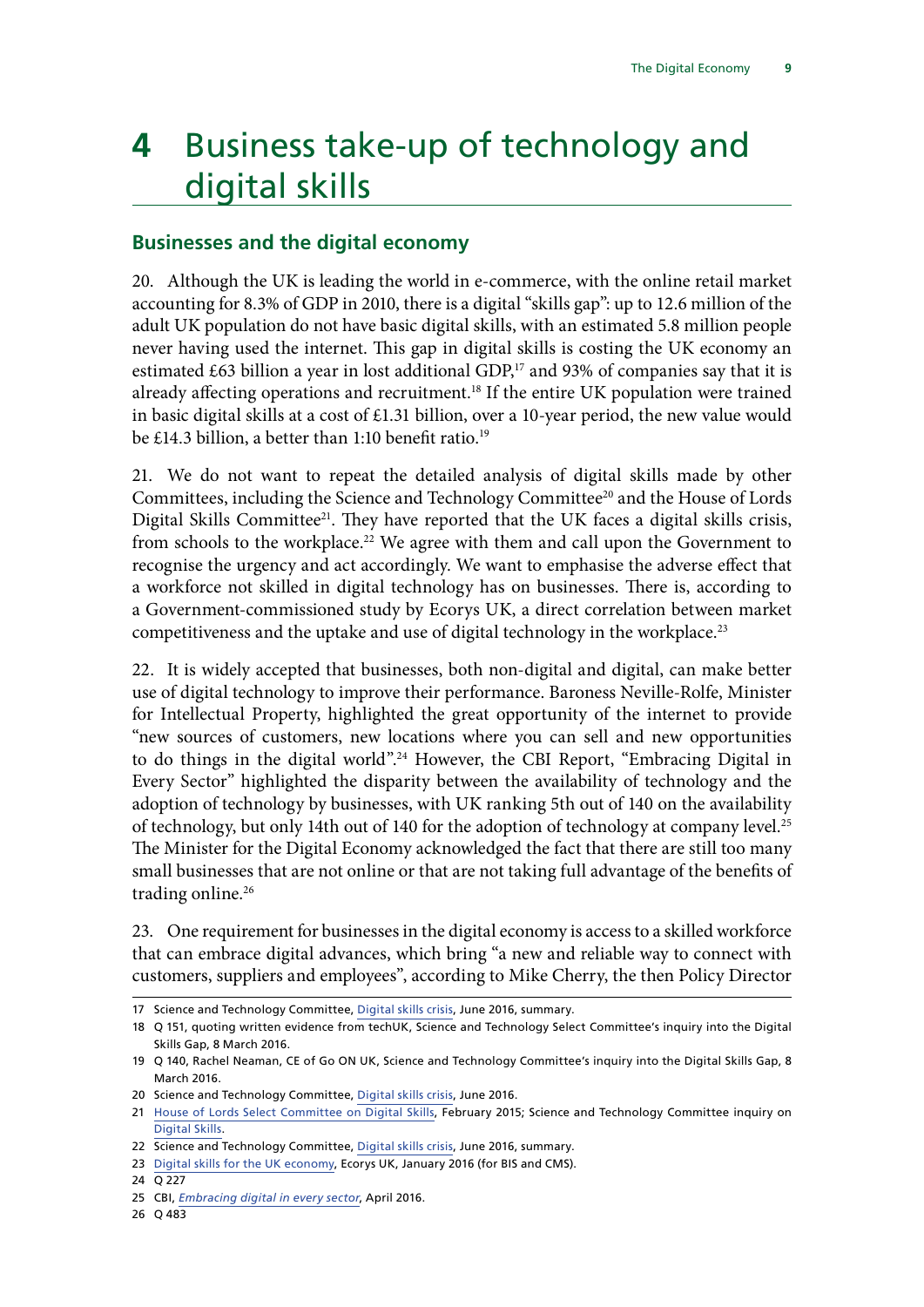<span id="page-13-0"></span>of the Federation of Small Businesses.<sup>27</sup> However, there is a shortfall of digitally-skilled workers, including animators in visual effects and 2D/3D computer animation for the film, television and video games sector, and physical scientists working in radiology, for example work on magnetic resonance imaging.<sup>28</sup>

24. We did hear from witnesses outside London who have taken a different approach to the digital skills deficit. John Connolly, MD of the Centre for Digital Innovation, Humber LEP, told us of the collaborative work occurring in Humberside, and the opening of an innovation centre two and half years ago, which has grown to about 200 members.<sup>29</sup> The innovation centre helps start-up digital businesses to grow, and connects technical experts with creators of digital disruptor businesses, thereby closing the digital skills gap.<sup>30</sup> Also, Gareth Mann, CEO of Digital Contact—a data company focusing on the financial services industry—told us that there would always be a digital skills shortage where there was constant evolution and innovation. He explained that his solution to attract the brightest and best was to move the business outside London, to give a better work-life balance to staff. $31$ 

25. There is an urgent need for clarity about the issue of skills, post referendum. Many firms are currently putting recruitment on hold until there is more certainty in the country, and the Government needs to provide clarity in this vital area, otherwise skills and talent will be lost elsewhere, such as to Berlin or Frankfurt.

26. *While we recognise that the provision of digital skills may never keep pace with the speed of innovation, there must be a bedrock of core skills that people need to acquire, so that they can build on, extend and then adapt to meet the needs of changing technology. We have not replicated the work of other Committees on the dearth of digitally-skilled workers, such as the Science and Technology Select Committee and the House of Lords Select Committee on Digital Skills, both of whom highlighted the shortage of workers with IT skills. However, both Reports were published before the result of the referendum, and the Government needs to state in its reply how tech firms that employ EU nationals will be affected in the short, medium and long term. The Government needs to provide clarity surrounding skills, post referendum, otherwise skills and talent will be lost to other countries.*

#### **Showcasing the success of digital businesses**

27. The United Kingdom is successful in tech start-up businesses. There is much for the UK to be proud of in the prevalence of tech start-ups. The Minister told us that the UK is one of the prime destinations, if not the prime destination in Europe, to set up a tech business.<sup>32</sup> We heard from specific sectors, including the financial, retail and gaming industry, about digital innovations. For example, Chris Taylor, from Shropshire Council, told us about digital advances in the farming industry, using automated milking parlours, and manufacturing sectors across Telford, making use of the internet of things and machine-to-machine operations, and companies developing 3D technology across

27 Q 3

- 29 Q 10
- 30 Q 10
- 31 Q 329
- 32 Q 480

<sup>28</sup> [Tier 2 Shortage Occupation List](https://www.gov.uk/government/uploads/system/uploads/attachment_data/file/308513/shortageoccupationlistapril14.pdf) - Government approved version - valid from 6 April 2013.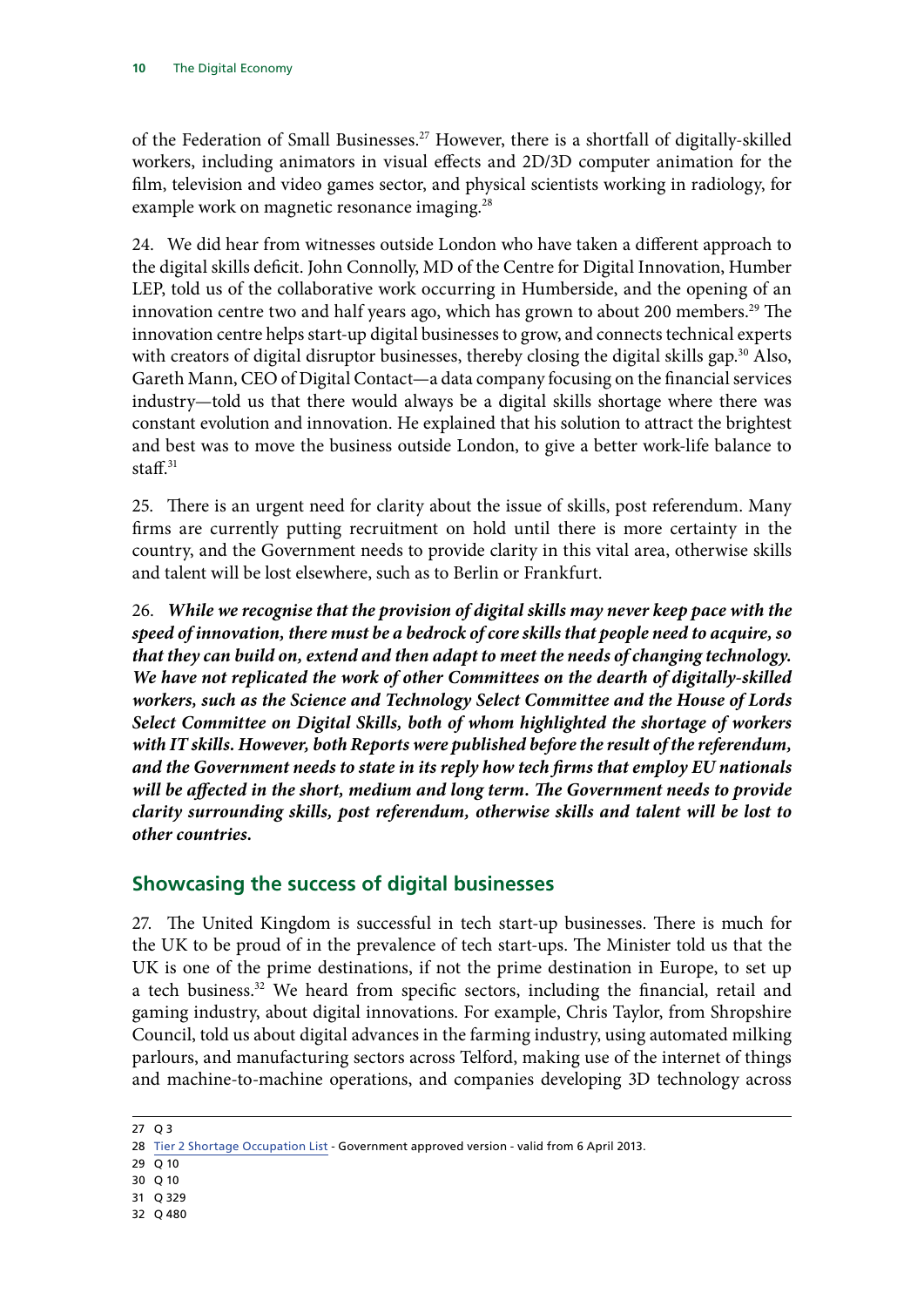<span id="page-14-0"></span>Shropshire.33 There are also a high number of unicorns based in the UK. GP Bullhound research for London Technology Week reported that 17 of the 40 European tech companies classified as unicorns—tech companies valued at \$1billion or more—started in the UK $^{34}$ . In other words, 43% of all European Unicorns were based in the UK.

28. The strength of the financial services industry in the UK is in part due to the role of digital Fintech. We heard from Russell Gould, COO of ezbob Ltd, that his financial business can provide business loans within 15 minutes, "the evolution of technology that has allowed us to harness those bits of technology together to create the ability to make such rapid decisions, saving small businesses days and hours in valuable time".<sup>35</sup>

29. The United Kingdom is a world leader in Fintech, with the sector estimated to be worth £20 billion in annual revenues. According to TechCity UK's "Tech Nation 2016" paper, published in February 2016, over half of European Fintech unicorns are UK based, including TransferWise, Funding Circle and GoCardless.<sup>36</sup> This position is now at risk as firms will want to be part of the single market of financial regulation. The Government needs to set out with urgency how it will address this, and avoid our strengths in fintech being eroded.

30. We also heard from Chris van der Kuyl, Chairman of 4J Studios, about the gaming industry, and the fact that Grand Theft Auto, "now effectively bigger than all the retail sales in the music industry put together. Grand Theft Auto—created and still to this day developed in the United Kingdom—is possibly one of the biggest franchises. Our own company, 4J, is fortunate enough to work with Microsoft and a Swedish company called Mojang on Minecraft for all games consoles. Genuinely some of the biggest entertainment products in the world are created in this industry".37 There is therefore much to be proud of in relation to digital sectors in the United Kingdom, and the Government is supporting such sectors well, but its success is not being recognised due to the faulty ways of measuring the gaming industry, as mentioned in Chapter 2.

31. The UK is one of the prime destinations in Europe to set up a tech business. The **gaming industry does not have the recognition it deserves as an innovator and, in some cases, a world leader. It is making a larger contribution to the economy that is not picked up because of the way in which the gaming industry is measured.**

32. The United Kingdom is a world leader in fintech, with the sector estimated to be *worth £20 billion in annual revenues. This position could now be at risk as firms will want to be part of the single market of financial regulation. The Government needs to set out with urgency how it will address this, to avoid our strengths in fintech being eroded.*

### **Apprenticeships**

33. Our joint work with the Education Committee currently includes an inquiry into apprenticeships, which our digital economy inquiry has complemented. We heard examples of how the digital sector uses apprenticeships. For example, the Tech Partnership is a network of employers (including large and small tech businesses, and IT professionals)

<sup>33</sup> Q 343

<sup>34</sup> Written evidence, [Innovate UK](http://data.parliament.uk/writtenevidence/committeeevidence.svc/evidencedocument/business-innovation-and-skills-committee/the-digital-economy/written/23569.html), TDE 14

<sup>35</sup> Q 321

<sup>36</sup> [Tech Nation 2016: transforming UK industries](http://www.techcityuk.com/wp-content/uploads/2016/02/Tech-Nation-2016_FINAL-ONLINE-1.pdf?utm_content=buffer2e58f&utm_medium=social&utm_source=twitter.com&utm_campaign=buffer), Tech City UK, February 2016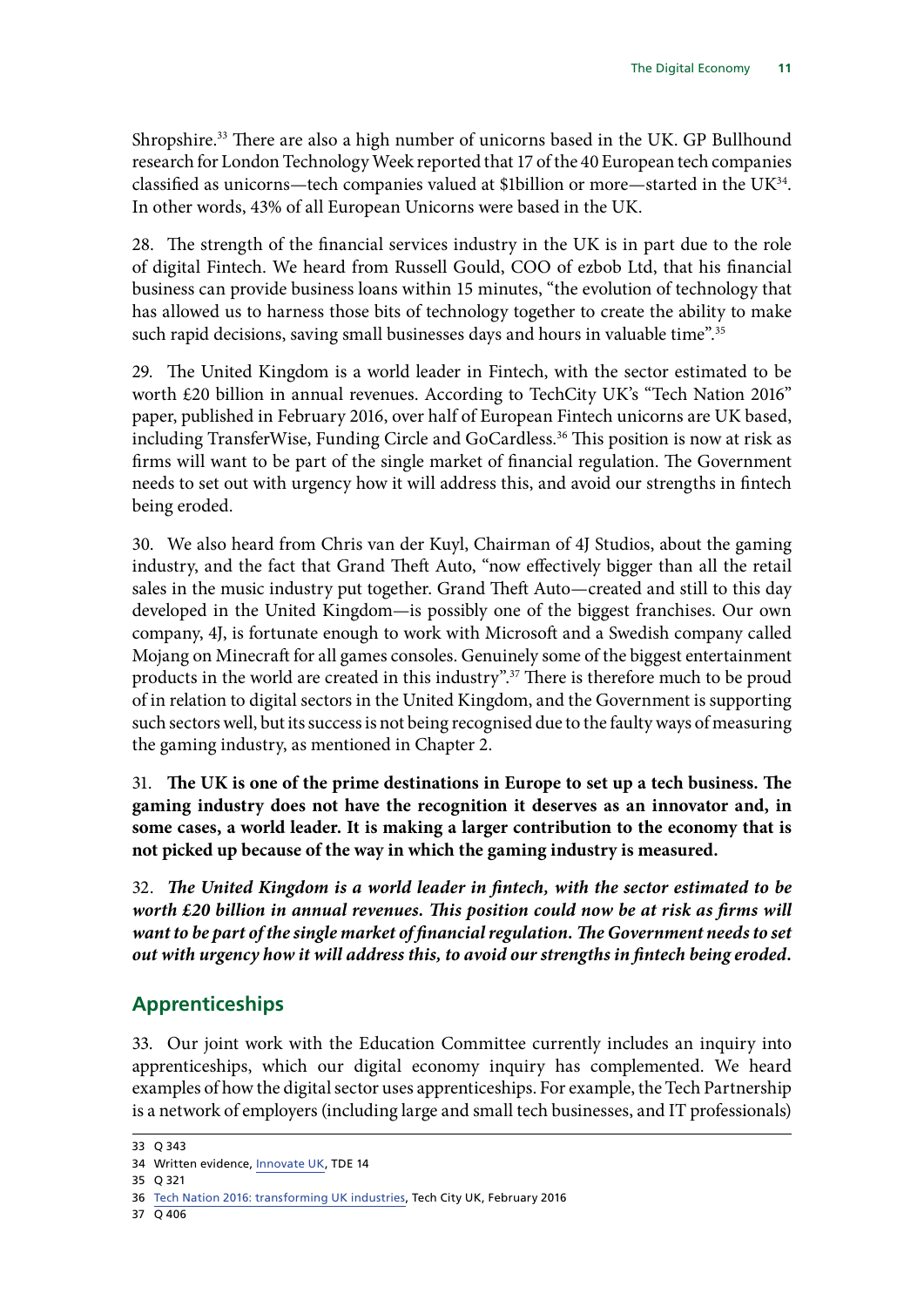<span id="page-15-0"></span>that work in collaboration with other stakeholders to address skills issues, such as skills shortages existing in the digital economy.38 We learnt of Tech Partnership's work in creating a degree apprenticeship, which has been designed by employers, working with higher education, and with the financial backing of the Government. A cohort of 300 apprentices will start the degree apprenticeship in September.<sup>39</sup> Dean Cassar, Director of Operations at Tech Partnership, told us of the flexibility of apprenticeships, providing digital skills that are relevant at different stages of people's careers.<sup>40</sup>

#### *Apprenticeship levy*

34. There are concerns in the digital sector about the use of apprenticeships in certain digital businesses, and the implication of the new levy for those businesses. The levy will be payable on annual pay bills of more than £3million, at a rate of 0.5% of an employer's pay bill.41 The Government will give each business an allowance of £15,000, and each will have a Digital Apprenticeship Service account, which will fund the costs of apprentices' training, assessment and certification. The training must meet an approved standard or framework and the individual must meet the apprentice eligibility framework.

35. Some digital businesses need a small group of highly-skilled people from the start, and we were told that they would be hindered financially by the apprenticeship levy. Jo Twist told the Committee that the creative industry, including the gaming industry, need "people who can hit the ground running".42 While being supportive of the Skills Investment Fund,<sup>43</sup> and the ability to bring new entrants into the industry, Jo Twist told us that her industry does not yet have the capacity or the funding to develop apprenticeships within the industry, but "as an industry, we have estimated we are going to be paying  $\text{\pounds}2$ million into that levy pot".<sup>44</sup>

36. The apprenticeship levy requires all employers operating in the UK, with a pay bill over £3 million a year, to make an investment in apprenticeships. While we appreciate the fact that many digital businesses are composed of a few highly-skilled people, we urge those small digital businesses to study the guidance on how the apprenticeship levy will work, and find ways of accessing money paid under the apprenticeship levy to support the furthering of digital skills for apprentices.

37. **We are currently running a joint inquiry on apprenticeships with the Education Committee, and therefore will not comment on substantive aspects of the apprenticeship levy in this Report. However, small businesses (including digital businesses) employing highly-skilled workers may not have the capacity to employ apprentices, and therefore the current apprenticeship levy requirements could hinder those businesses financially.**  *The Government needs to address how differing business workforce models, such as tech firms, with a small number of highly-skilled workers, are not compromised through the operation of the apprenticeship levy.*

<sup>38</sup> Q 44 [Dean Cassar]

<sup>39</sup> Q 62 [Dean Cassar]

<sup>40</sup> Q 62

<sup>41</sup> [Apprenticeship levy: how it will work](https://www.gov.uk/government/publications/apprenticeship-levy-how-it-will-work/apprenticeship-levy-how-it-will-work), Department for Business Innovation and Skills, April 2016

<sup>42</sup> Q 419

<sup>43</sup> Working in partnership with industry and informed by research, Creative Skillset directs collective investment through the Skills Investment Fund to create new and innovative training in skills to ensure growth in the UK's Creative Industries.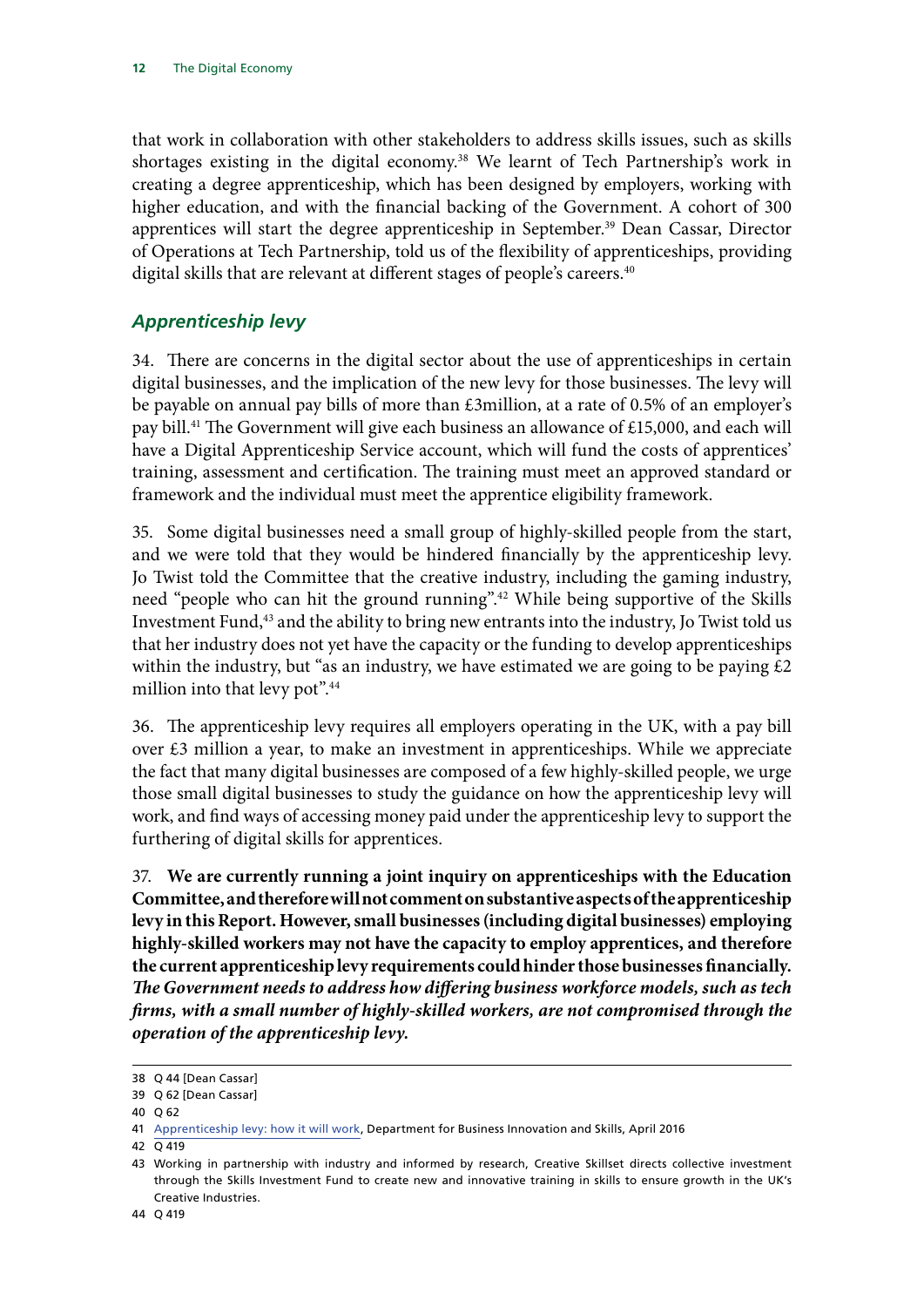### <span id="page-16-0"></span>**5** Regulation and compliance

38. Successful innovation can lead to the introduction of new technology which can disrupt traditional ways of doing business. This, in turn, can give innovators a competitive edge, creating wealth and employment, and will also help the Government to achieve its productivity targets. As with the invention of the steam engine and the development of the internet, innovation has happened through history, disrupting business and society in its wake. Disruption can require a review of regulation and compliance. This can include a debate over different types of regulation: whether there should be top-down regulation, centralised regulation, self-regulation, or indeed any regulation at all.

39. In this chapter, we explore the way in which digital advances have pushed at the limits of current regulations, and the ways in which regulation can be used as an enabler, allowing businesses to grow and increase productivity. How the Government tackles regulation and compliance is important because of the increasing number of disruptive businesses appearing, and the likely future impact of technological change, which will inevitably test regulatory frameworks further.

### **The challenge from 'disruptive' technologies**

40. Disruptive technologies 'disrupt' the accepted means of delivering a service, which in turn bring tension between disruptors and those businesses being disrupted. We heard from businesses that could be described as disruptors, such as Hassle, Uber, Airbnb and Amazon. Uber, described as "a software company, a smartphone app, and licensed as a private hire operator",45 disrupts the London Hackney carriage model and the existing private hire operators. Hassle, an on-demand cleaning platform, is a technology-disrupting third-party agency, using technology to link cleaners directly with customers.46 Airbnb is a global online travel marketplace, but its representative, Patrick Robinson, denied it was a disruptor, as it was not disrupting existing models, but instead creating competition and a new kind of experience for the tourist; the ability to stay in someone's home is not the same as staying in a hotel.<sup>47</sup>

41. The tension between so-called disruptors and disruptees is keenly felt when it comes to regulation. Often digital disruptor businesses do not have to follow the same regulation and compliance as incumbent businesses that are being disrupted, which can be seen as giving the new disruptor an unfair competitive advantage. For example, Airbnb providers are not bound by health and safety regulations of hotels. Ubi Ibrahim, CE of the British Hospitality Association, spoke of platforms' ability to "facilitate those who are operating as pseudo-hotels, for example, in all but name to effectively go about being able to provide services without complying with law and safety for consumers".<sup>48</sup>

42. However, given the accelerating pace of technological change, current disruptive technologies can themselves be disrupted. For example, platforms such as Uber or Airbnb require intermediaries, who charge (often high) processing fees, but blockchain-based technology platforms link the provider and consumer direct with each other, thereby making the intermediary redundant. For example, we heard from Brhmie Balarim that

<sup>45</sup> Q 69 [Andrew Byrne]

<sup>46</sup> Q 99 [Alex Depledge]

<sup>47</sup> Q 247 and Q 248

<sup>48</sup> Q 250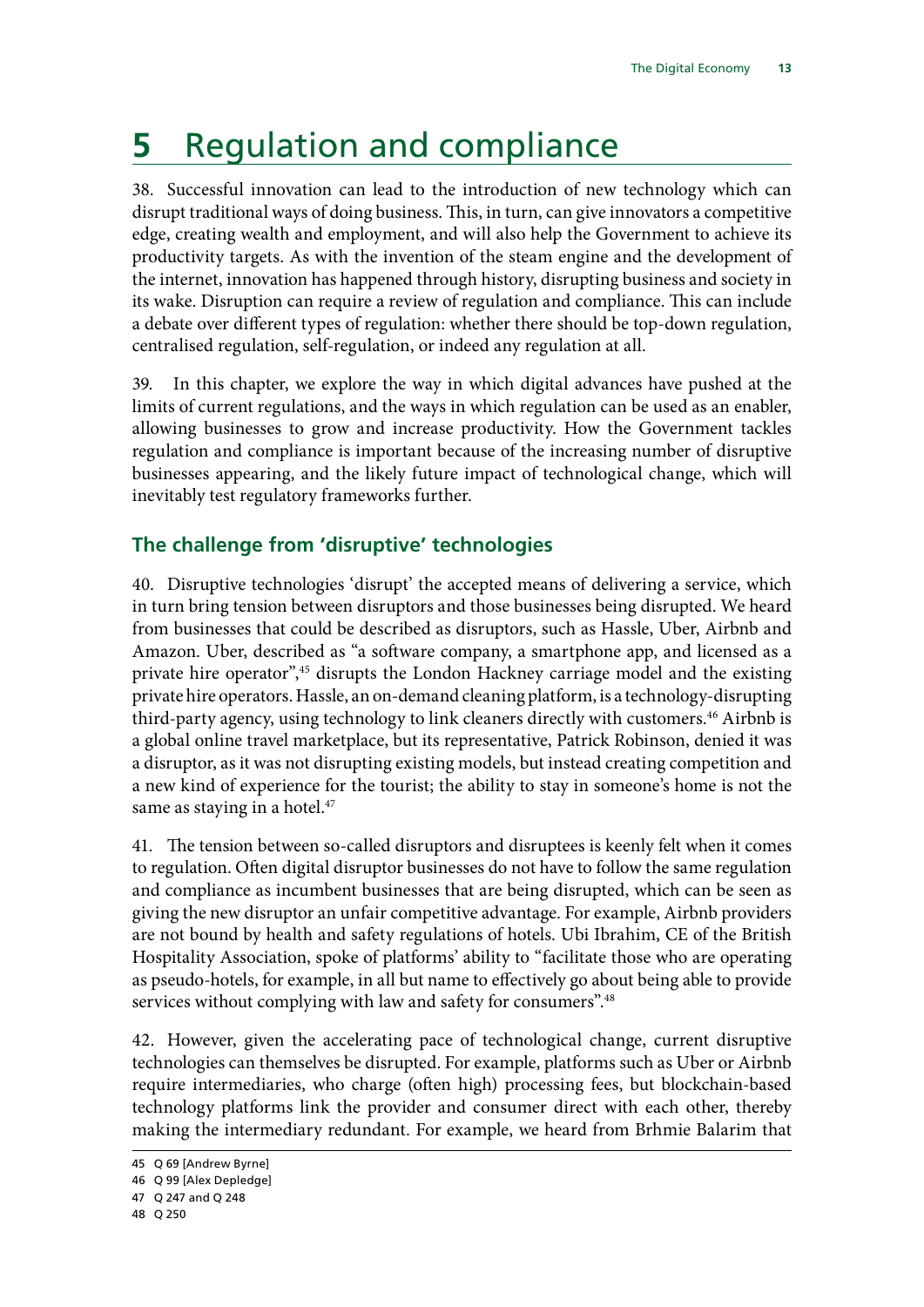<span id="page-17-0"></span>La'Zooz is being seen as a competitor to Uber, and Loconomics is emerging as a competitor to TaskRabbit.<sup>49</sup> The fact that disruptive technologies are inevitably evolving, and the **pace of change is accelerating, means that it is crucial that public policy is 'futureproofed' as far as possible, to ensure that the need for constant regulatory reform is minimised.**

### **Regulation**

43. Regulation should be based on agreed principles, and also flexible enough to adjust to disruption. It should, in our view, put the interests—in terms of quality, choice, cost and safety—of the consumer first, although not at the expense of employment rights. It should encourage innovation, new and existing players, choice and competition, in different sectors of the economy, regardless of the means of delivery or the infrastructure.

44. There is a risk that regulation always lags behind technology and is seen as being in "catch-up" mode. It should not seek to inhibit innovation or to protect business models that might be challenged by disruptive technologies or by digital business models. Indeed, it would be ludicrous to try to hold back the tide of technology. Not only is this impossible, it runs the risk of undermining this country's future competitiveness and wealth-creation capacity. Similarly, it must ensure that the legal avoidance of regulation is not the sole or primary source of competitive advantage; regulation must ensure fairness, to ensure that new disruptive businesses are not unfairly or unreasonably excluded from certain safeguards such as health and safety regulations.

45. The Government has, in general, taken a hands-off approach to regulation, wanting to stimulate growth of the digital economy. For example, the Government's efforts to stimulate and support innovation—announced in March 2016—include Innovate UK offering businesses  $£30,000$  each to develop digital solutions that will help people share assets, resources, time and skills.<sup>50</sup> The Minister told us that the imposition of analogue regulations on a digital disruptor should not be done, if it is only to protect an existing industry: "The mindset of the Government should be, 'How do we help this business to thrive and grow to the benefit of the consumer?' rather than, 'How do we stop this business because it is disrupting established industries?'"51 We think that this approach is the right one.

46. The House of Lords Select Committee on the European Union published "Online platforms and the digital single market" in April 2016, advised against the creation of a platform-specific regulatory regime, arguing instead that "to protect consumers and to ensure that market power is not abused, we recommend that existing regulators should be vigilant in these markets".<sup>52</sup> We agree that regulation should ensure that reasonable protection is either given *or offered* to individuals working in or using business models

<sup>49</sup> Q 383, Brhmie Balarim. La'Zooz is a blockchain-managed ridesharing app, where the currency, La'Zooz, is generated through 'proof of movement' (from Douglas Rushkoff, "Throwing rocks at the google bus", p222), and Loconomics takes no commission from their revenue, but providers of services pay a monthly fee that give them access to the platform and funds its marketing and operations. Any profits are reinvested into the company or shared with the providers, based on the hours they have booked through the platform (from 'Locavesting', December 2015). 50 [Innovate UK](https://innovateuk.blog.gov.uk/2016/04/04/2426/)

<sup>51</sup> Q 490, the Minister of State for Culture and the Digital Economy, Ed Vaizey MP.

<sup>52</sup> The House of Lord's Select Committee on the European Union, *["Online platforms and the digital single market](https://hopuk.sharepoint.com/sites/BusinessInnovationandSkills/Shared%20Documents/The%20House%20of%20Lord)"* April 2016.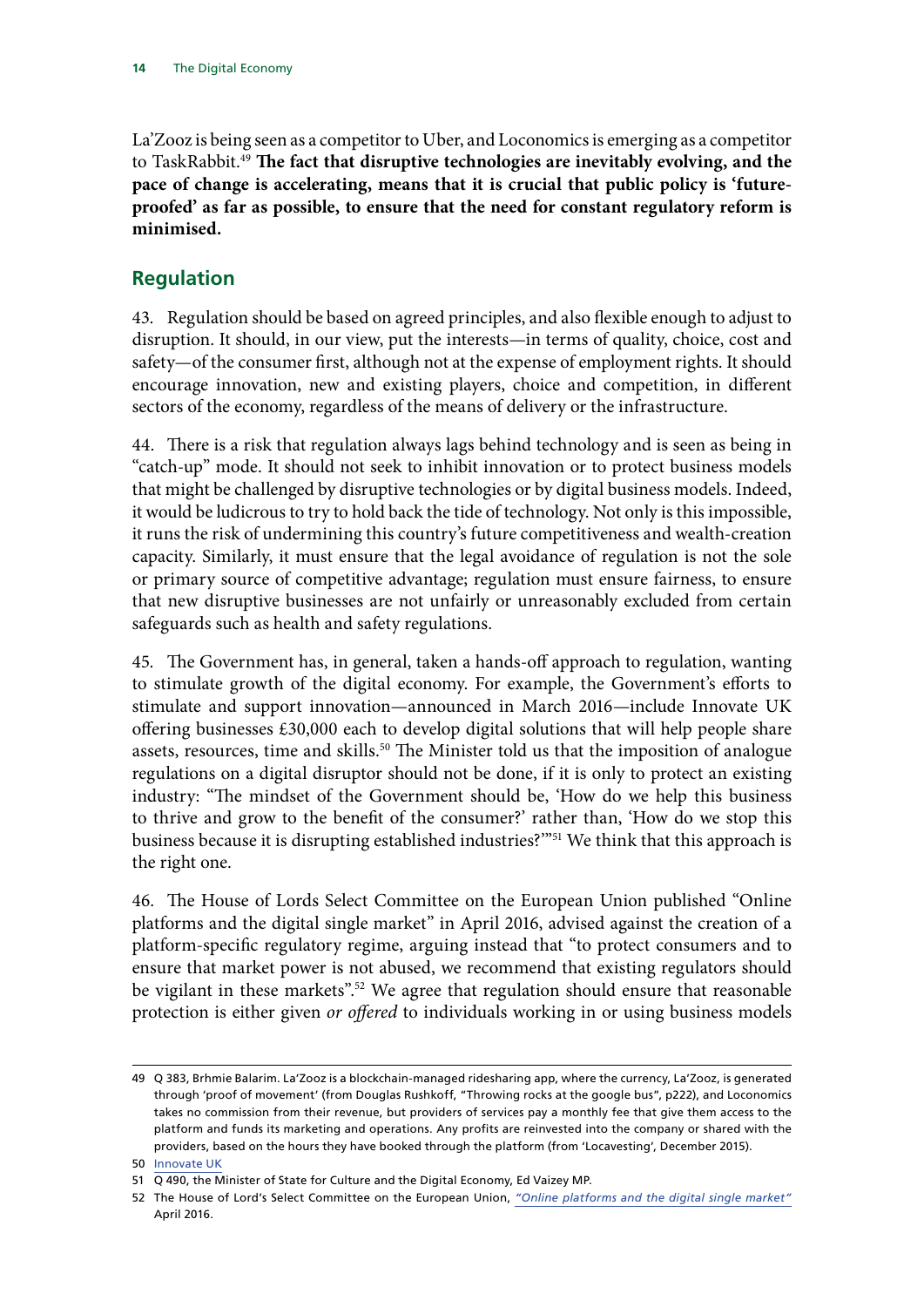<span id="page-18-0"></span>based on digital or disruptive technologies. It is right, for example, that customers have clear evidence and reassurance that Uber drivers and their cars have been checked fully, and that accommodation booked through Airbnb has adequate insurance.<sup>53</sup>

#### **Compliance**

47. A major characteristic of the digital economy's model is the reliance on customer feedback. Debbie Wosskow, founding Chair of Sharing Economy UK, spoke of eBay as "the granddaddy of the sharing economy", which has relied on strangers giving a rating in a review, which is "as good as an inspector".54 Bad customer feedback means that bad businesses are cut out of the market, and good businesses are good at compliance, when it comes to issues such as safety and security.55

48. One issue that the Government should explore is compliance responsibilities for platforms themselves. For example, Ubi Ibrahim from the British Hospitality Association, told us that some hosts on Airbnb's platform are flouting the planning rules in London that restrict the renting of homes for more than 90 days a year, and that "40% of the listings on Airbnb at the moment are what we would term professional landlords operating multiple properties, rather than, as dictated by the short letting regulations, homeowners, for example, providing a room or an entire property just for a few weeks of the year".<sup>56</sup>

49. Brhmie Balaram, senior researcher at the RSA and author of "Fair Share: Reclaiming power in the sharing economy" reiterated this point, stating that platform providers should be encouraged to take a greater role in meeting necessary standards, to alleviate the risks posed to the public and to allow innovation uninhibited.<sup>57</sup> We believe that platforms should have greater responsibility in ensuring that regulatory requirements are adhered to. Given that they have the technology at their disposal, this should not be an onerous responsibility.

50. *We recommend that the Government sets out clearly its key objectives for the regulation of disruptive change. Our view is that they should promote productivity, innovation, and customer choice and protection. The Department for Business, Innovation and Skills must be at the forefront of the regulation debate, with BIS Ministers initiating cross-Whitehall co-ordination with colleagues from relevant Departments to explore the regulatory opportunities that exist within the digital framework, and to ensure that regulations are in place to take account of new technology.*

51. *A major characteristic of the digital economy's model is the reliance on customer feedback. We recommend that the Government explore ways in which compliance solutions can be developed, to ensure a more collaborative approach to regulation that involves users and providers.*

52. *We recommend that the Government should study ways in which platforms providers could themselves become key players in the regulatory framework, ensuring that users are complying with current regulations, in order to reduce the risks posed to the public. This issue should be addressed specifically in the Digital Strategy.*

<sup>53</sup> Q 73 [Andrew Byrne]; Q 25 [Patrick Robinson].

<sup>54</sup> Q 388.

<sup>55</sup> Q 139 [Alex Depledge]; Q 385 [Brhmie Balaram].

<sup>56</sup> Q 249

<sup>57</sup> Brhmie Balaram, *Fair Share: reclaiming power in the sharing economy*, RSA, January 2016.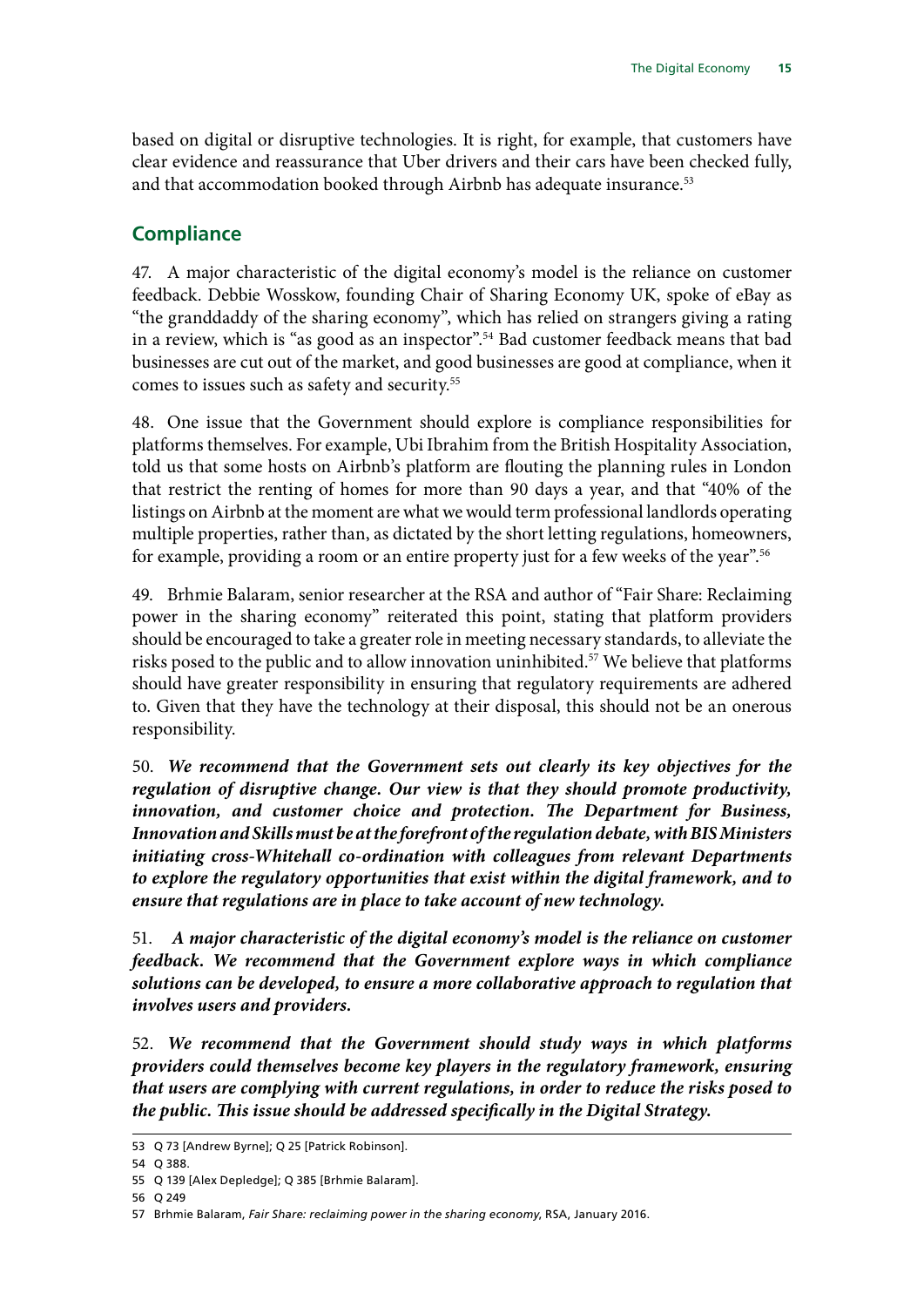53. **Workers using the platforms should be entitled to reasonable employment conditions, and should not vulnerable to exploitation, and we will be returning to this topic in greater detail when we carry out our inquiry into the future world of work in the autumn of 2016.**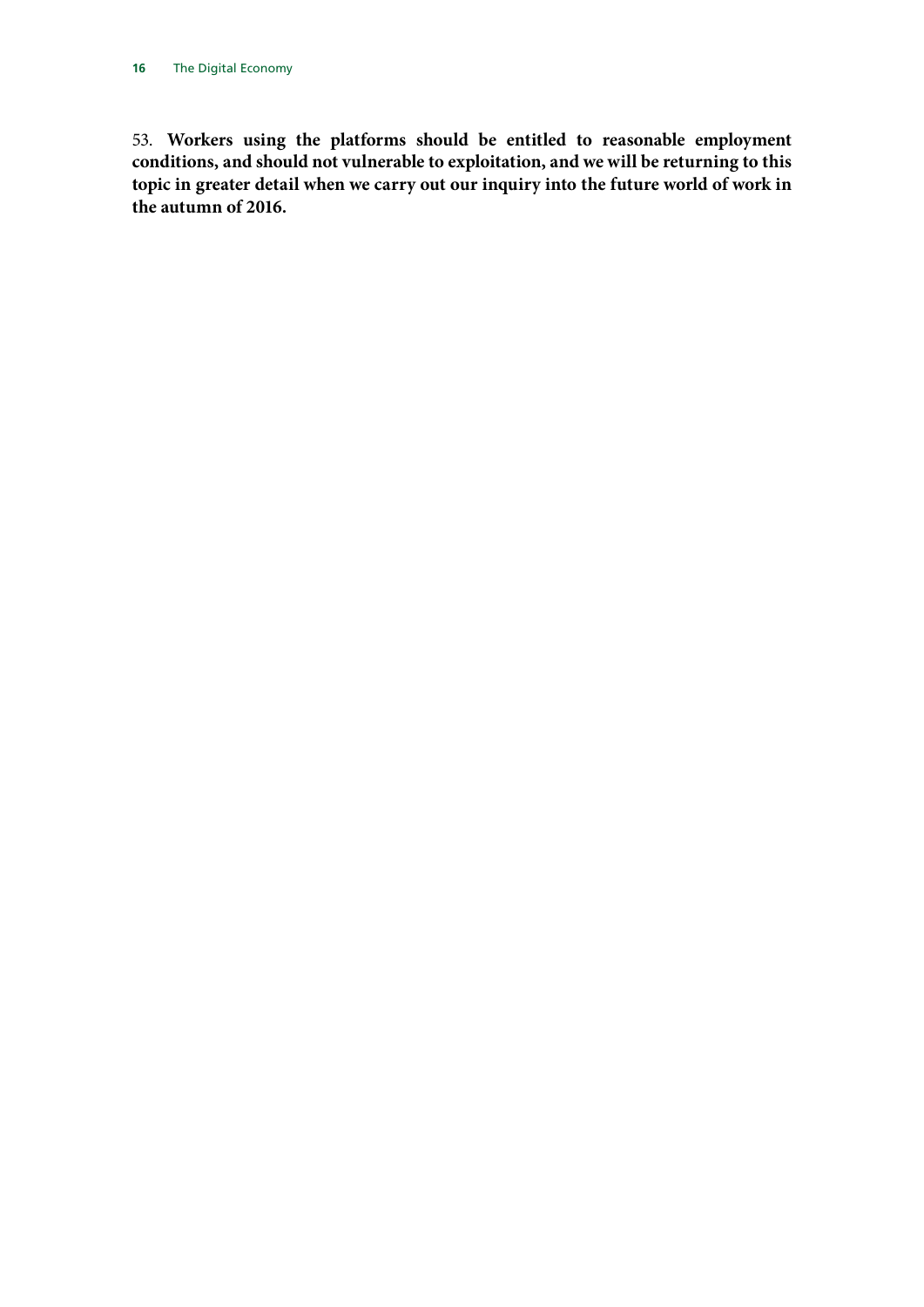### <span id="page-20-0"></span>**6** Intellectual property, and the Digital Single Market

### **Intellectual property**

54. In 2011, the Government initiated a review under Professor John Hargreaves to study copyright, and other parts of Intellectual Property. As with regulation and compliance covered in the previous Chapter, intellectual property and copyright laws need to be flexible and robust to adapt to whatever technology comes along.<sup>58</sup> Richard Mollett, from the Alliance for Intellectual Property, told us that there is enough flexibility within copyright law to say "it almost is technology neutral".59

55. One of the innovative measures that the Government has taken is supporting the establishment of the Copyright Hub. The Copyright Hub was set up in 2013, as a not-forprofit, industry-lead organisation, to implement the recommendation of the Hargreaves Review, that the UK should establish a Digital Copyright Exchange to facilitate licensing. It was set up with the help of the Digital Catapult, which was itself set up in 2013 by Innovate UK, to drive future economic growth in the digital economy. The aim of the Copyright Hub is to make it easy and free for any piece of content to have a globally unique and resolvable identifier, which Copyright Hub's written evidence describes as "a serial number, if you like, which can be 'resolved', a bit like a domain name, to a server which has information about the identifier and the content it relates to".<sup>60</sup> The Copyright Hub connects the content to its owners, allowing machines to talk to each other about permission, rather than people; "the same thing the internet does".<sup>61</sup>

56. The Copyright Hub is unique, $62$  ensuring that the ability to ask for permission is done in a way "that is as simple, cheap and automatic as the discovery of the content itself".63 Dominic Young, CEO of the Copyright Hub, praised the Government and the Hargreaves Report:

The UK should pat itself on the back for doing something really practical and meaningful in this area, which can benefit the global economy and the British economy in particular, because we punch above our weight in the creative industries globally.64

57. The Coalition Government introduced some wide-ranging changes to the intellectual property regime through primary and secondary legislation on important issues such as copyright exceptions. Witnesses told us that the current regime more or less strikes the most appropriate balance between the rights of the creator and the consumer. Susie Winter, from the Publishers Association, told us that one of the biggest threats to innovation was legislation, especially legislation proposed in the context of the digital single market "that

<sup>58</sup> Q 209 and Q 210 [Richard Mollett]

<sup>59</sup> Q 209

<sup>60</sup> [The Copyright Hub Foundation](http://data.parliament.uk/writtenevidence/committeeevidence.svc/evidencedocument/business-innovation-and-skills-committee/the-digital-economy/written/25693.html)

<sup>61</sup> [The Copyright Hub Foundation](http://data.parliament.uk/writtenevidence/committeeevidence.svc/evidencedocument/business-innovation-and-skills-committee/the-digital-economy/written/25693.html)

<sup>62</sup> Q 216

<sup>63</sup> Q 210

<sup>64</sup> Q 215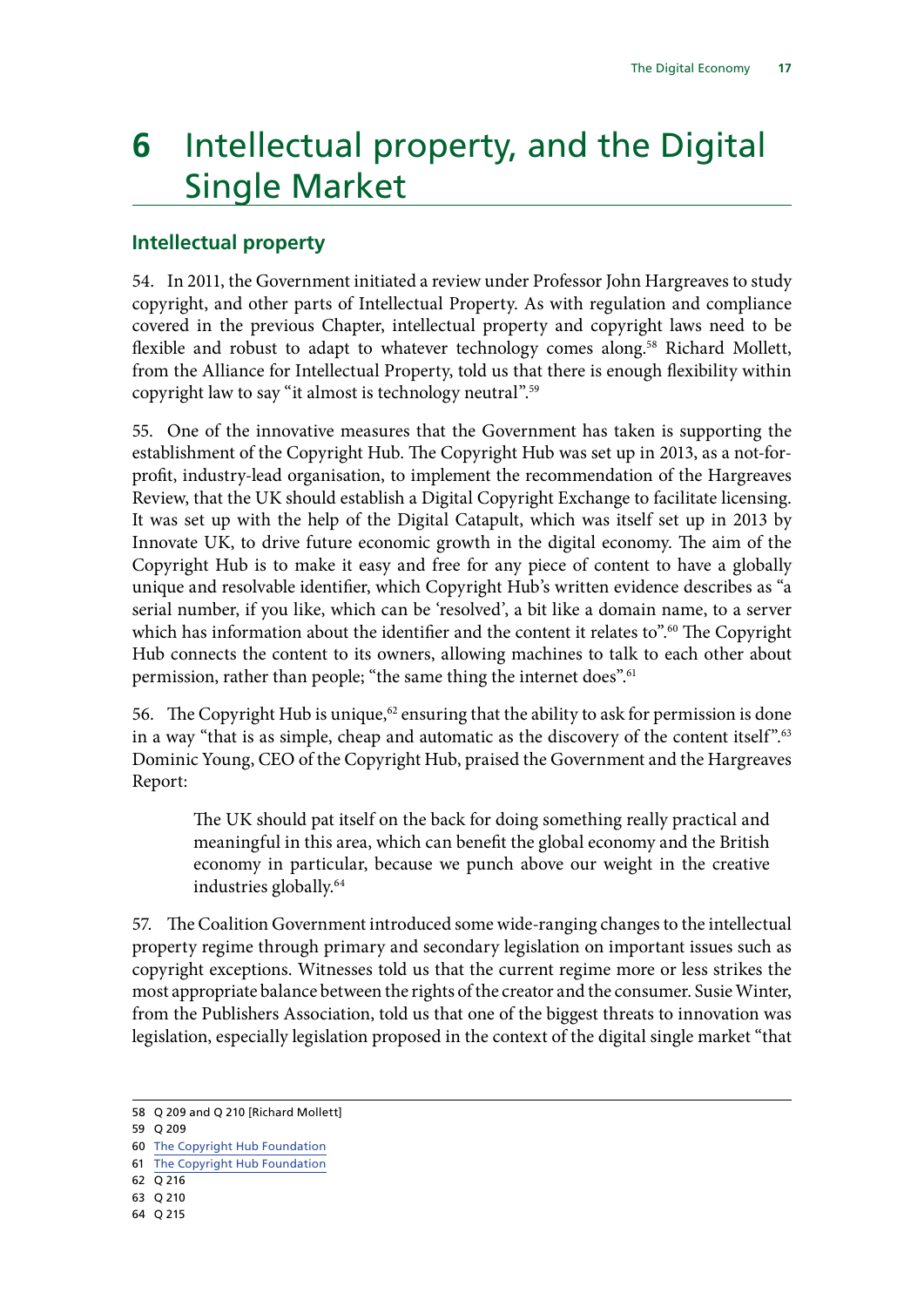<span id="page-21-0"></span>is trying to fix a problem that is not there. That is really where we have got to with the Commission at the moment".<sup>65</sup> We agree that further change in this area would not be helpful at the moment, and a period of stability would now be welcome.

58. **Intellectual Property is increasingly important to the economic success of the UK, but it is hard to manage in a digital context. The Intellectual Property regime in the UK is flexible enough to withstand technological and digital challenges. While we have not carried out a detailed study into the work of businesses working within IP issues, we were impressed with the evidence from the Copyright Hub, which incentivises creators and creativity, ensures that mechanisms are keeping up with technological disruption, and uses identifiers to connect the work with the creator.**

59. The Government has shown foresight in leading on this work, in supporting the **Copyright Hub, through the Digital Catapult (set up by Innovate UK, to drive future economic growth in the digital economy). It needs to continue to pledge financial support for this world-leading asset, particularly during the next few years of the Copyright Hub's existence, when its work will be focussed on driving adoption.**

60. **T he Coalition Government introduced some wide-ranging changes to the intellectual property regime through primary and secondary legislation on important issues such as copyright exceptions. The current regime strikes the appropriate balance between the rights of the creator and the consumer, and further change in this area would not be helpful at the moment.**

#### *Enforcement*

61. The enforcement of intellectual property rights is crucial for the fostering of innovation. The Intellectual Property Office funded the City of London police to set up the IP Crime Unit in 2013, and it has pledged funding until 2017.<sup>66</sup> There have been successes concerning websites with digital material and websites dealing in physical material (buying counterfeit goods); since its inception in 2013, the IP Crime Unit has seized  $£3$  million worth of fake goods, arrested 52 people and suspended over 6,000 websites.<sup>67</sup> Richard Mollett told us the IP Crime Unit "is close to unique in Europe".<sup>68</sup>

62. Under the Copyright Designs and Patents Act 1988, it is illegal to remove rights management information (including identifiers) from content. Many of the large platforms remove them, by intercepting them, so the ability of content to retain its connection to its owner is removed by the process. However, if platforms keep the identifiers, as they should, that means that they are, in the words of Dominic Young, CEO of the Copyright Hub, "not just enablers of this environments but participants, too, because they will then be part of a value chain in which they can increase and add value, and participate in that value".<sup>69</sup>

63. We heard of the work that the Government is doing with organisations that benefit, sometimes inadvertently, from illegal sites. John Alty, CEO of the Intellectual Property Office, told us that Government and the police were working with payment providers and

69 Q 223

<sup>65</sup> Q 198

<sup>66</sup> Q 222 [Richard Mollett]

<sup>67</sup> [Intellectual Property Office](http://data.parliament.uk/writtenevidence/committeeevidence.svc/evidencedocument/business-innovation-and-skills-committee/the-digital-economy/written/24568.html)

<sup>68</sup> Q 216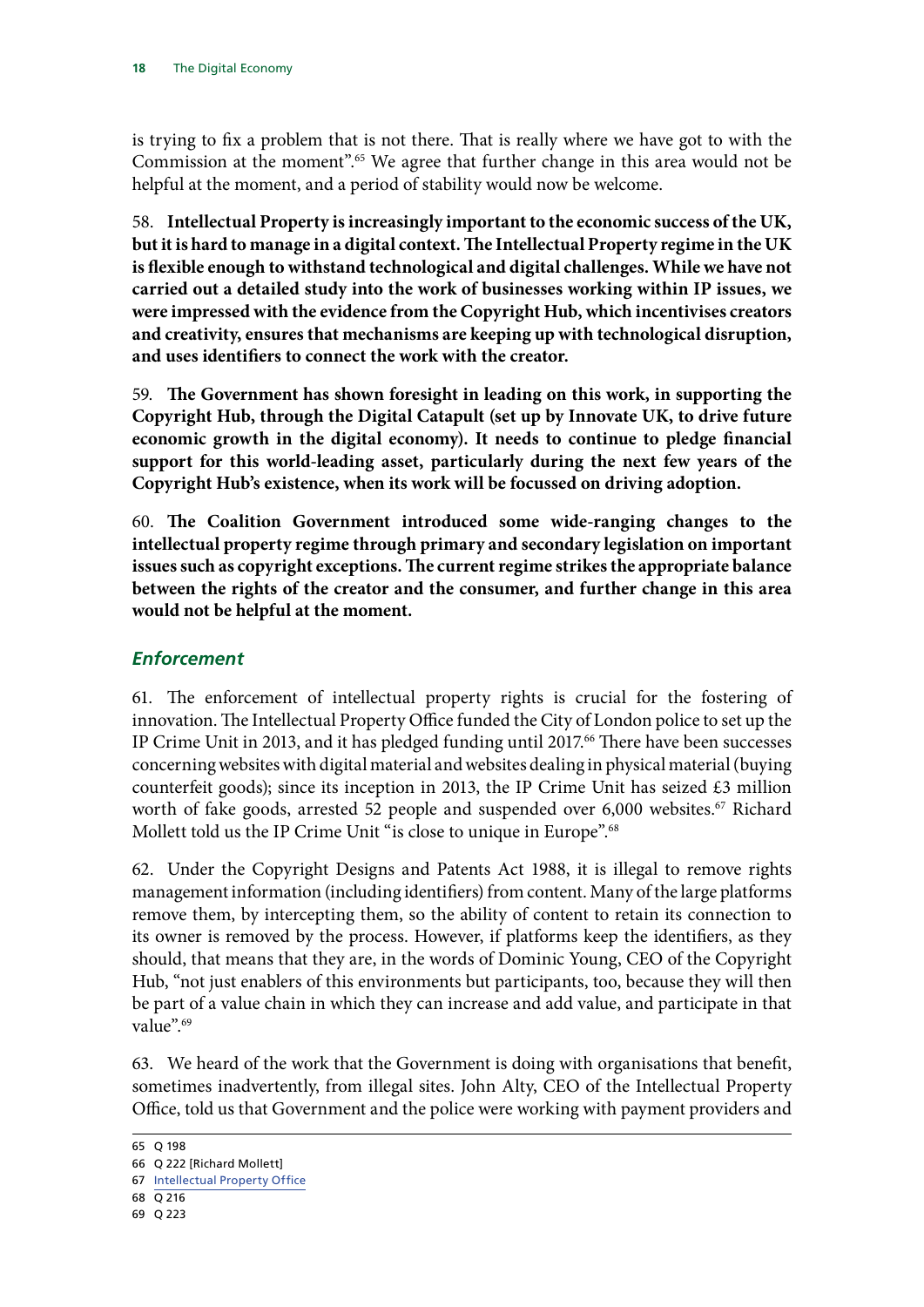<span id="page-22-0"></span>advising advertisers that they might be funding illegal websites, with the aim of starving such illegal websites of funding and revenue. He told us that "it is the so-called follow-themoney approach"70, and that the UK was leading internationally on this. Baroness Neville-Rolfe told us that criminals can expect two years in prison for online crime, compared with 10 years for other crime, "and that seemed to me to be an anomaly that we would like to do something about, once we get some parliamentary time".<sup>71</sup>

64. *The IP Crime Unit was set up by the City of London in 2013, with £5.6 million funding by the Government until 2017. We support the work it does in stopping people breaking the law, and preventing creative industries from having their rights infringed. We recommend that funding should be available beyond 2017. Furthermore, we recommend that the Government replicates the work of the IP Crime Unit in other parts of the country, and provides the necessary resources to support this.*

65. The Government should be proactive in stopping metadata stripping, which *removes identifiers from digital works. This is already an offence under the Copyright, Designs and Patents Act 1988. The current Digital Economy Bill includes the provision that perpetrators of online crime are subject to similar punishment to perpetrators of non-digital crime, which we support. Just as regulation must keep pace with digital economy development, so must enforcement.*

#### **Connectivity**

66. While we did not include digital connectivity and infrastructure in our terms of reference, inevitably concerns were raised about the inconsistency of digital connectivity in the United Kingdom.72 Concurrently with our digital economy inquiry, the Culture Media and Sport Committee carried out an inquiry into the coverage, delivery and performance of superfast broadband in the UK, and will also be publishing their Report in July 2016.73

67. We welcome the measures outlined in the Digital Economy Bill, introduced in March 2016, which will create the right for every household to access high speed broadband, through a new Broadband Universal Service Obligation, and to make the United Kingdom a world leader in the digital economy, "a place where technology ceaselessly transforms the economy, society and government".74 This will improve the internet connection for both individuals and businesses located in rural areas. However, clarification will be needed on how that coverage will be delivered on (or indeed in) the ground.75 We welcome the fact that new digital industries will be supported, by addressing difference in online and offline copyright laws, and that registered design owners will be able to give notice of their rights more cheaply and flexibly.<sup>76</sup>

<sup>70</sup> Q 242

<sup>71</sup> Q 240. The Digital Economy Bill part 4, section 26(3), proposes this change.

<sup>72</sup> Q 14, Q 19, Q 20.

<sup>73</sup> [Culture media and sport select committee](http://www.parliament.uk/business/committees/committees-a-z/commons-select/culture-media-and-sport-committee/inquiries/parliament-2015/establishing-world-class-connectivity-throughout-the-uk-15-16/).

<sup>74</sup> [The Queens Speech 2016 contents,](https://www.gov.uk/government/uploads/system/uploads/attachment_data/file/524040/Queen_s_Speech_2016_background_notes_.pdf) gov.uk.

<sup>75</sup> Q 19 [Mike Cherry]

<sup>76</sup> [The Queen's Speech, May 2016](https://www.gov.uk/government/uploads/system/uploads/attachment_data/file/524040/Queen_s_Speech_2016_background_notes_.pdf)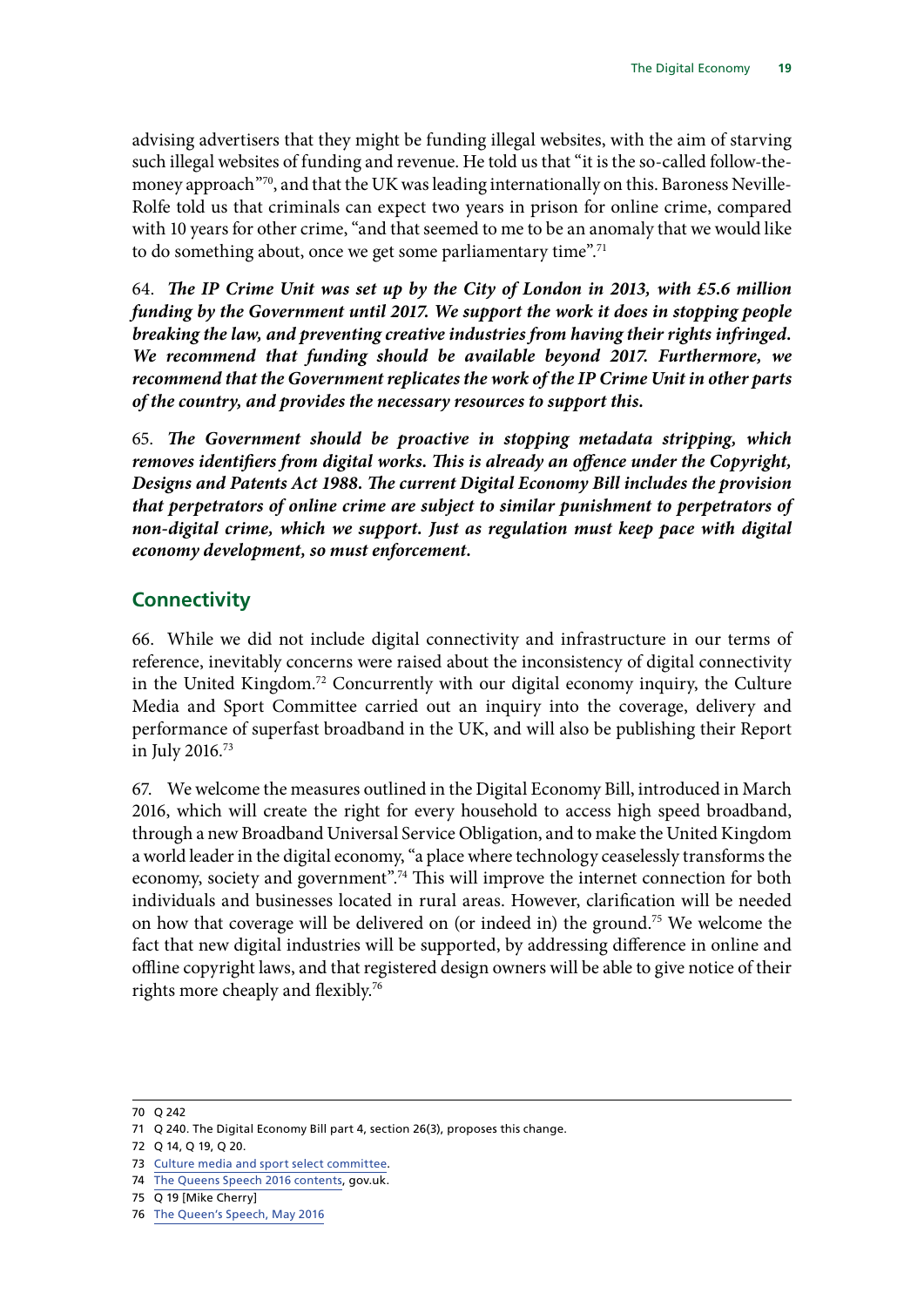### <span id="page-23-0"></span>**Digital Single Market**

68. In October 2015, the European Commission published a strategy for upgrading the digital single market, and set out a mix of legislative and non-legislative initiatives to be tabled in 2016 and 2017, based on three main areas: 'creating additional opportunities for consumers, professionals and businesses'; 'encouraging modernisation and innovation'; and 'ensuring practical benefits for people in their daily lives'. There are 16 headings under the digital single market, and Baroness Neville-Rolfe told us that "I am very clear that the consumer benefits of the digital single market are extremely important".<sup>77</sup> **The decision** *to leave the European Union risks undermining the United Kingdom's dominance in this policy area. We could have led on the Digital Single Market, but instead we will*  be having to follow. The Government must address this situation, to stop investor *confidence further draining away, with firms relocating into other countries in Europe to take advantage of the Digital Single Market.*

69. In December 2015, the European Commission introduced the first legislative proposal aimed at implementing the copyright strand of the Commission's Digital Single Market Strategy, intended to ensure the portability of digital services across the EU, allowing the same access to digital content in France, for example, as in the United Kingdom. There is always a balancing act between the enabling of greater accessibility, letting consumers have access to a wide variety of digital text, and the protection of the rights of producers, especially those in the creative industries. Susie Winter, from the Publishers Association, stressed the importance of the digital single market supports makers and exporters of creative content, and does not support those EU member states who are just consumers of content.78

70. We heard that the Government should be negotiating on behalf of film, television and travelling content in reference to portability, and Baroness Neville-Rolfe told us that we need the UK's strong film and television industry to be able to sell rights in different markets, and then—if it becomes a hit format—to sell it right across the EU and around the world.79

71. *T he implications of the European Single Digital Market were beyond the remit of this inquiry, but the Government needs to address the issue of whether businesses will be able to access the European Single Digital Market, if they want to do so. In broader terms, we recommend that the Government sets out in its digital strategy the implications of withdrawal from the European Union, in reference to specific, current EU negotiations relating to the digital economy. The Government must address this situation as soon as possible, to stop investor confidence further draining away, with firms relocating into other countries in Europe, to take advantage of the Digital Single Market.*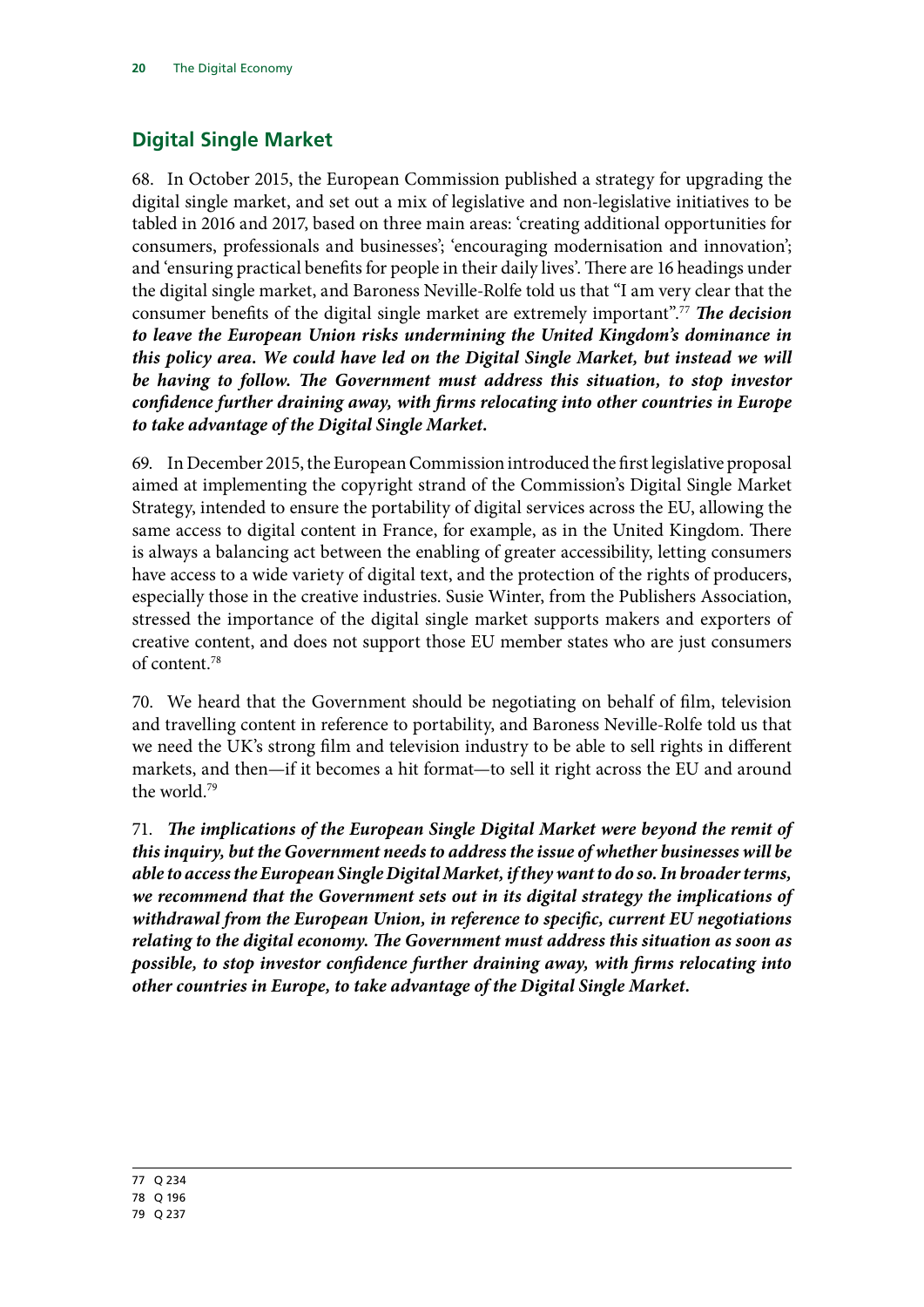### <span id="page-24-0"></span>**7** Digital co-ordination in the public sector

72. The Minister recognised that clarity was needed between digital policies that cover the remits of both BIS and DCMS: "I think we need to pause, perhaps over the summer [of 2016] and have a good look at how we engage digitally".<sup>80</sup> He also described the silo working of different Departments, including the Department for Transport and the Department for Energy and Climate Change, on connectivity.<sup>81</sup> He also wanted greater clarity in the work of different digital organisations, including Innovate UK, Tech City UK, Digital Catapult, The Future Cities Catapult and the Satellite Applications Catapult.<sup>82</sup>

73. We heard of innovative projects in NHS Scotland, using big data with a private company to develop a new diabetes treatment regime, which has resulted in a reduced number of amputations that patients with diabetes have to undergo, as well as the saving money for NHS Scotland.<sup>83</sup> Such collaborative work set a good example for other parts of the UK, and, in principle, we welcome measures contained in the Digital Economy Bill covering the use of data by the Government to deliver better public services, by the sharing of publically-held data (while maintaining safeguards on privacy) and more quickly available and more accurate research and statistics.

74. *There needs to be better co-ordination between Government Departments on digital* innovations, in order to improve public sector efficiency, which in turn will benefit the *economy. For the Government to have a holistic view of the different digital initiatives that each Department is undertaking, the Minister responsible for the Digital Economy should take the lead in overseeing digital projects. We recommend that this issue is addressed in the Government's Digital Strategy.*

80 Q 485

81 Q 485

82 Q 485

83 Q 19 [Rob Lamb]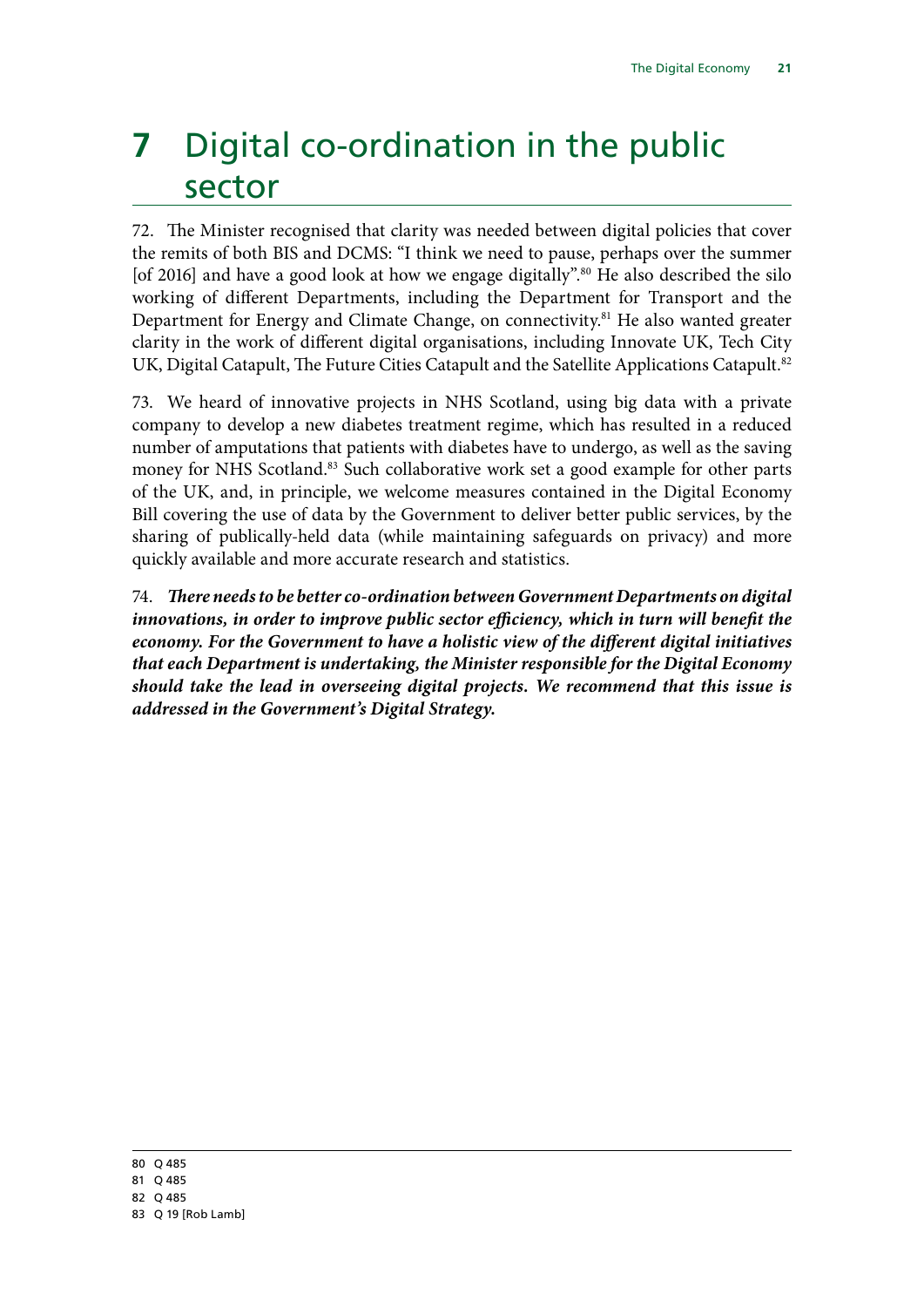## <span id="page-25-0"></span>**8** Conclusion

75. The United Kingdom is a digital leader with significant growth in the digital economy. The Government needs to continue to support digital innovation to promote productivity and growth. A crucial aspect of this support is the need to measure properly the digital economy, in order to inform its digital strategy. Also, the provision of core digital skills is paramount; while the fast pace of innovation means that there will always be a skills gap, a workforce with a clear grasp of the fundamentals will be best placed to respond to ever-changing needs. We recognise and endorse the Government's support of the digital economy, and we look forward to the Government's Digital Strategy, which we hope will be published as soon as possible.

76. Above all else, we call on the Government to provide clarity on the regulation of disruptive change, which should be to promote productivity, innovation, and customer choice and protection, while giving worker protection. Platforms themselves should be key players in the regulatory framework, ensuring both that users comply with regulations and that workers have reasonable employment conditions. We are excited by the potential of digital innovation to promote productivity and growth, and we look to the Government to continue its support of the digital economy. It should bring together in the Digital Strategy the different governmental initiatives that each Department is taking to ensure a cohesive and co-ordinated approach to promoting the digital economy.

77. Finally, the Government must explain how its Digital Strategy will be affected by the referendum result.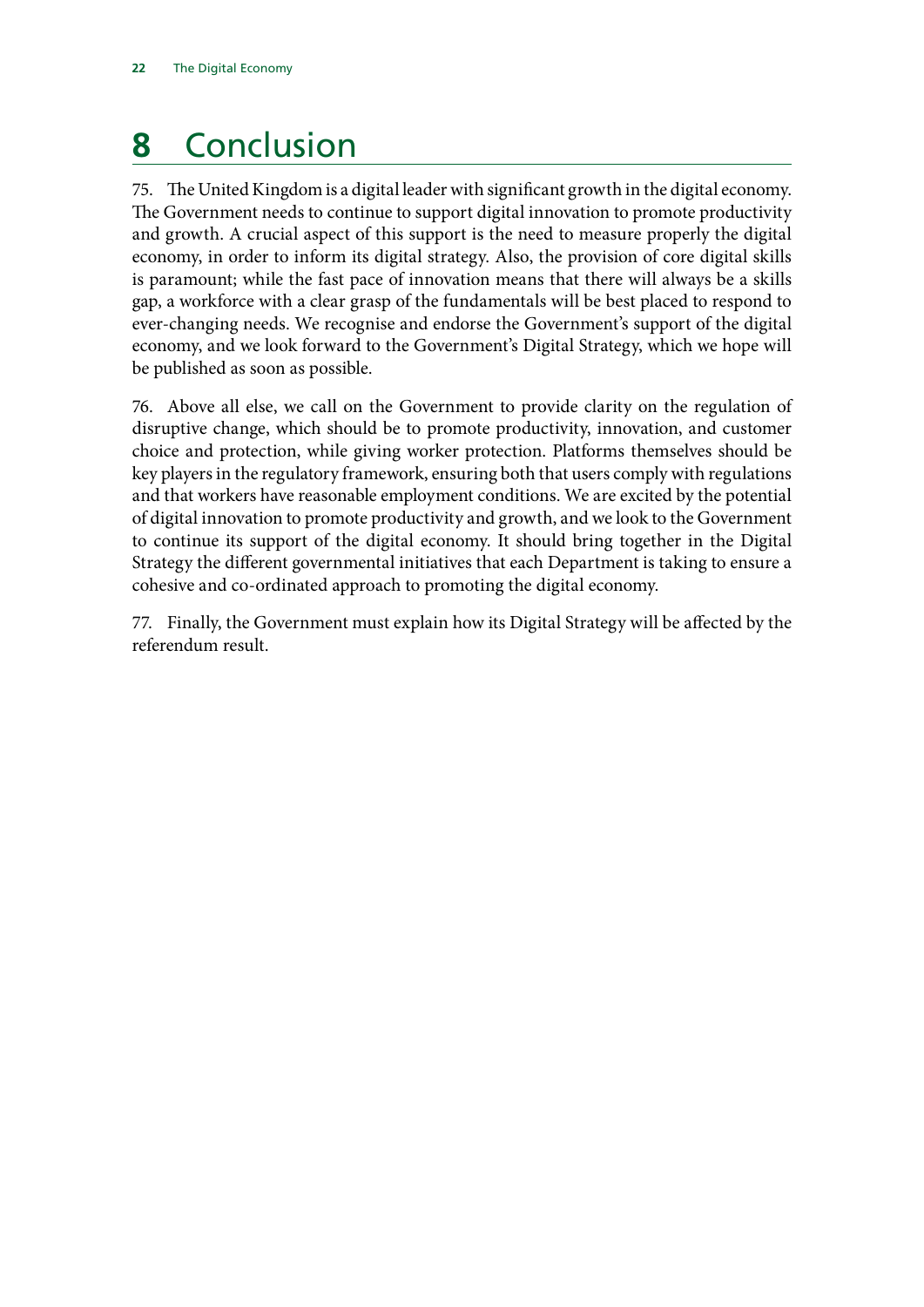### <span id="page-26-0"></span>Conclusions and recommendations

#### Measuring the digital economy

1. Good policy making, tax policy and the allocation of resources require high-quality data. This does not exist at present in the digital economy, and policy making cannot therefore be reliably expected to support as much as possible the digital economy, one of the UK's key drivers of improved productivity. The Government's Digital Strategy should be informed by, and policy measures should be driven by, reliable data. We recognise the difficulty of measuring the digital economy, but the Government should look to the work of the Office of National Statistics, and explore ways of collecting real-time data in the digital economy, and ensure that established Standard Industrial Classification (SIC) codes are agreed and used, in different parts of the digital economy. (Paragraph 13)

#### The Government's digital strategy

- 2. We look forward to the publication of the Government's Digital Strategy, in the summer of 2016 (six months later than expected), which should explain how the Government will build on its success. We regret this delay, and call on the Government to explain the reasons for it, and why they initiated a three-week consultation over the Christmas break on what the Government should include in the strategy. (Paragraph 16)
- 3. While the Government is supporting the digital economy, including support of Innovate UK, Tech City and Tech North, there is no overall strategy for this support. We hope that the digital strategy will provide an overview of present and future Government policy on the digital economy, which will be published as soon as possible, and in its reply the Government must provide us with an update of any changes made to the strategy since it was originally written. (Paragraph 17)
- 4. The Government must also explain how the Digital Strategy will be affected by the referendum result. It should also set out in its reply and in the Digital Strategy a list of specific, current EU negotiations relating to the digital economy. (Paragraph 18)
- 5. At the forefront of the issues explained, the Digital Strategy must address head on the status of digitally-skilled workers from the European Union who currently work in the UK. The digital sector relies on skilled workforce from the European Union, and those individuals' rights to remain in the country must be addressed, and at the earliest opportunity. (Paragraph 19)

#### Businesses and the digital economy

6. While we recognise that the provision of digital skills may never keep pace with the speed of innovation, there must be a bedrock of core skills that people need to acquire, so that they can build on, extend and then adapt to meet the needs of changing technology. We have not replicated the work of other Committees on the dearth of digitally-skilled workers, such as the Science and Technology Select Committee and the House of Lords Select Committee on Digital Skills, both of whom highlighted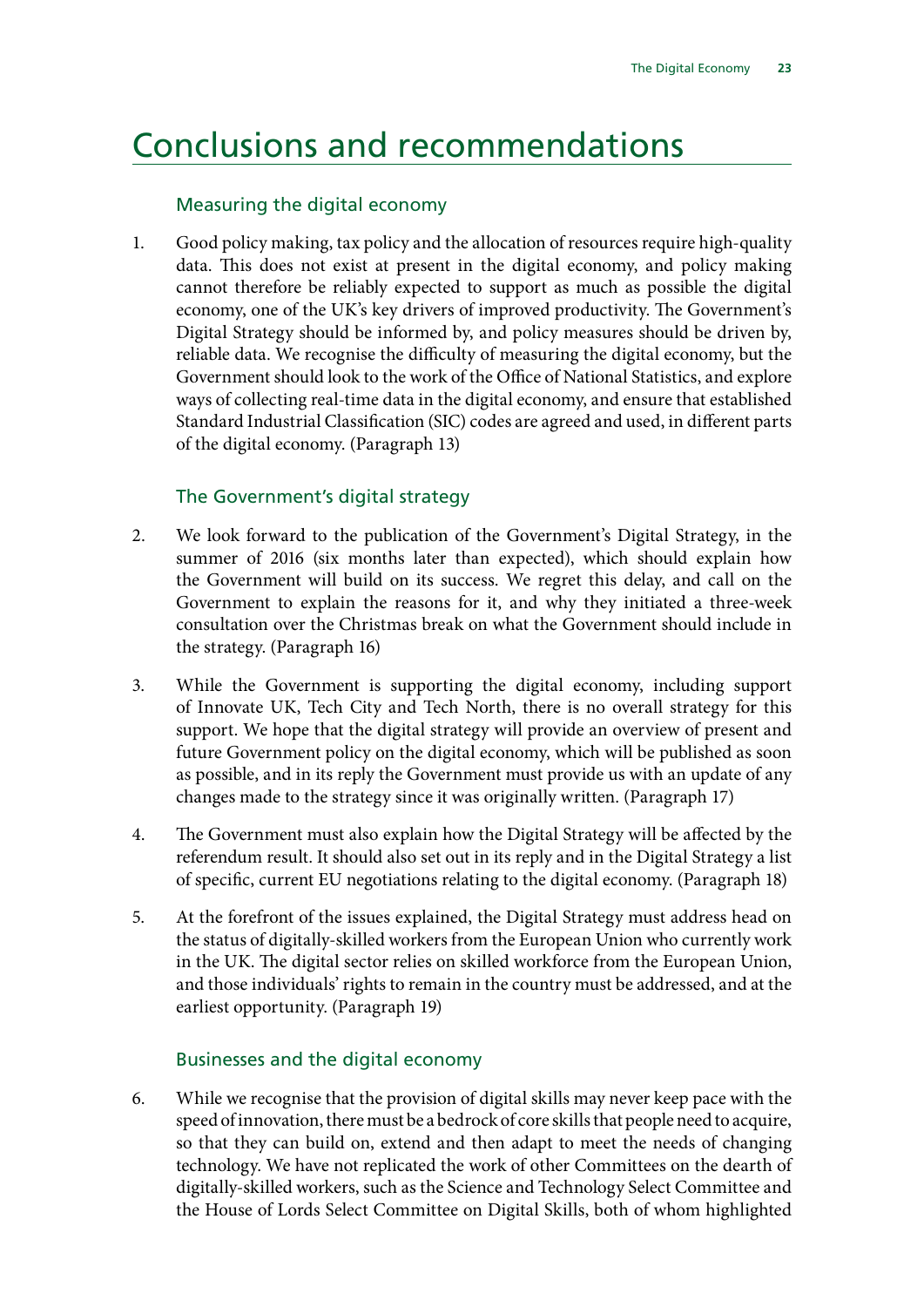the shortage of workers with IT skills. However, both Reports were published before the result of the referendum, and the Government needs to state in its reply how tech firms that employ EU nationals will be affected in the short, medium and long term. The Government needs to provide clarity surrounding skills, post referendum, otherwise skills and talent will be lost to other countries. (Paragraph 26)

#### Showcasing the success of digital businesses

- 7. The UK is one of the prime destinations in Europe to set up a tech business. The gaming industry does not have the recognition it deserves as an innovator and, in some cases, a world leader. It is making a larger contribution to the economy that is not picked up because of the way in which the gaming industry is measured. (Paragraph 31)
- 8. The United Kingdom is a world leader in Fintech, with the sector estimated to be worth £20 billion in annual revenues. This position could now be at risk as firms will want to be part of the single market of financial regulation. The Government needs to set out with urgency how it will address this, to avoid our strengths in fintech being eroded. (Paragraph 32)

#### Apprenticeship levy

9. We are currently running a joint inquiry on apprenticeships with the Education Committee, and therefore will not comment on substantive aspects of the apprenticeship levy in this Report. However, small businesses (including digital businesses) employing highly-skilled workers may not have the capacity to employ apprentices, and therefore the current apprenticeship levy requirements could hinder those businesses financially. The Government needs to address how differing business workforce models, such as tech firms, with a small number of highlyskilled workers, are not compromised through the operation of the apprenticeship levy. (Paragraph 37)

#### The challenge from 'disruptive' technologies

10. The fact that disruptive technologies are inevitably evolving, and the pace of change is accelerating, means that it is crucial that public policy is 'future-proofed' as far as possible, to ensure that the need for constant regulatory reform is minimised. (Paragraph 42)

#### **Compliance**

11. We recommend that the Government sets out clearly its key objectives for the regulation of disruptive change. Our view is that they should promote productivity, innovation, and customer choice and protection. The Department for Business, Innovation and Skills must be at the forefront of the regulation debate, with BIS Ministers initiating cross-Whitehall co-ordination with colleagues from relevant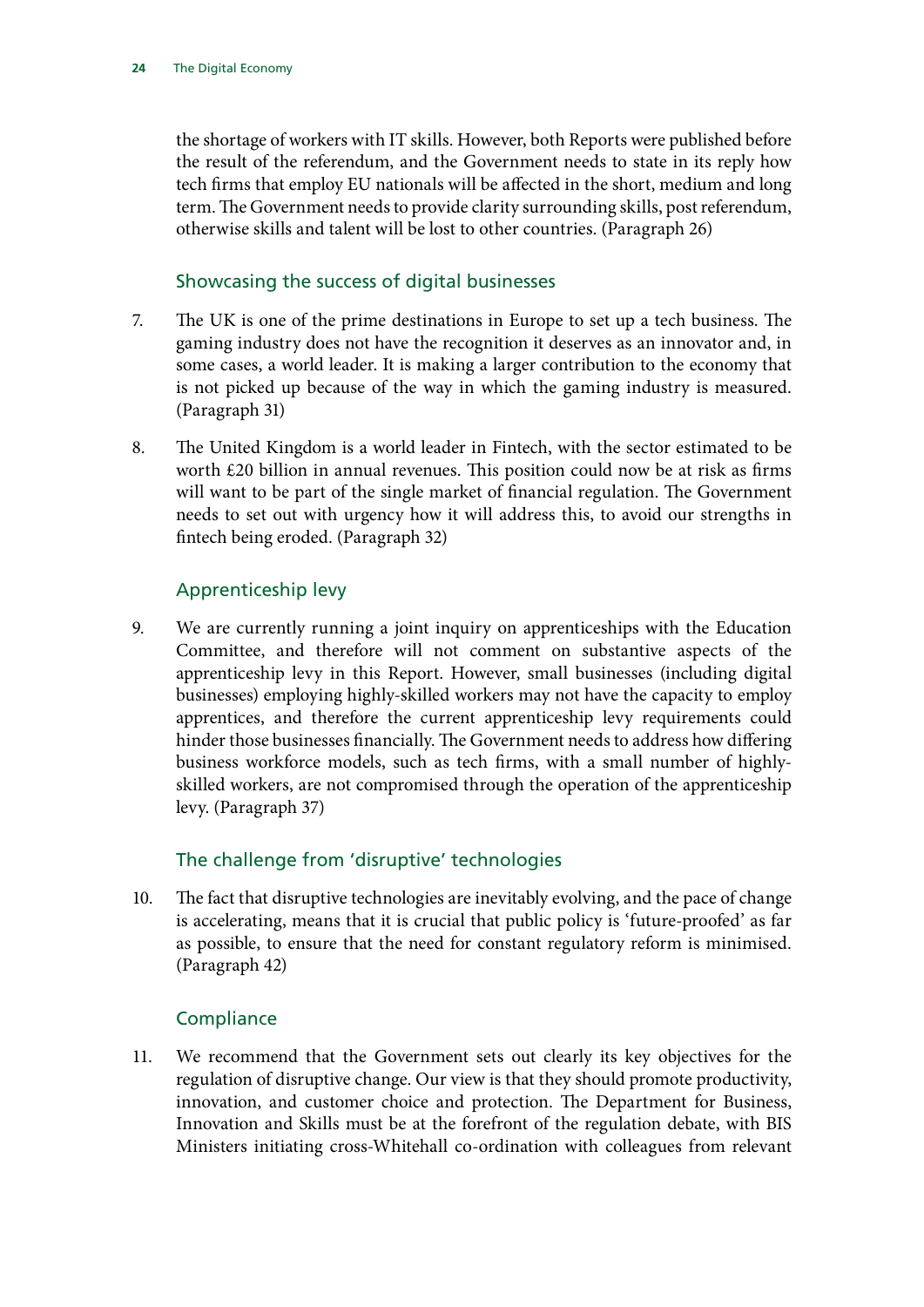Departments to explore the regulatory opportunities that exist within the digital framework, and to ensure that regulations are in place to take account of new technology. (Paragraph 50)

- 12. A major characteristic of the digital economy's model is the reliance on customer feedback. We recommend that the Government explore ways in which compliance solutions can be developed, to ensure a more collaborative approach to regulation that involves users and providers. (Paragraph 51)
- 13. We recommend that the Government should study ways in which platforms providers could themselves become key players in the regulatory framework, ensuring that users are complying with current regulations, in order to reduce the risks posed to the public. This issue should be addresses specifically in the Digital Strategy. (Paragraph 52)
- 14. Workers using the platforms should be entitled to reasonable employment conditions, and should not vulnerable to exploitation, and we will be returning to this topic in greater detail, when we carry out our inquiry into the future world of work in the autumn of 2016. (Paragraph 53)

#### Intellectual property

- 15. Intellectual Property is increasingly important to the economic success of the UK, but it is hard to manage in a digital context. The Intellectual Property regime in the UK is flexible enough to withstand technological and digital challenges. While we have not carried out a detailed study into the work of businesses working within IP issues, we were impressed with the evidence from the Copyright Hub, which incentivises creators and creativity, ensures that mechanisms are keeping up with technological disruption, and uses identifiers to connect the work with the creator. (Paragraph 58)
- 16. The Government has shown foresight in leading on this work, in supporting the Copyright Hub, through the Digital Catapult (set up by Innovate UK, to drive future economic growth in the digital economy). It needs to continue to pledge financial support for this world-leading asset, particularly during the next few years of the Copyright Hub's existence, when its work will be focussed on driving adoption. (Paragraph 59)
- 17. The Coalition Government introduced some wide-ranging changes to the intellectual property regime through primary and secondary legislation on important issues such as copyright exceptions. The current regime strikes the appropriate balance between the rights of the creator and the consumer, and further change in this area would not be helpful at the moment. (Paragraph 60)

#### Enforcement

18. The IP Crime Unit was set up by the City of London in 2013, with £5.6 million funding by the Government until 2017. We support the work it does in stopping people breaking the law, and preventing creative industries from having their rights infringed. We recommend that funding should be available beyond 2017.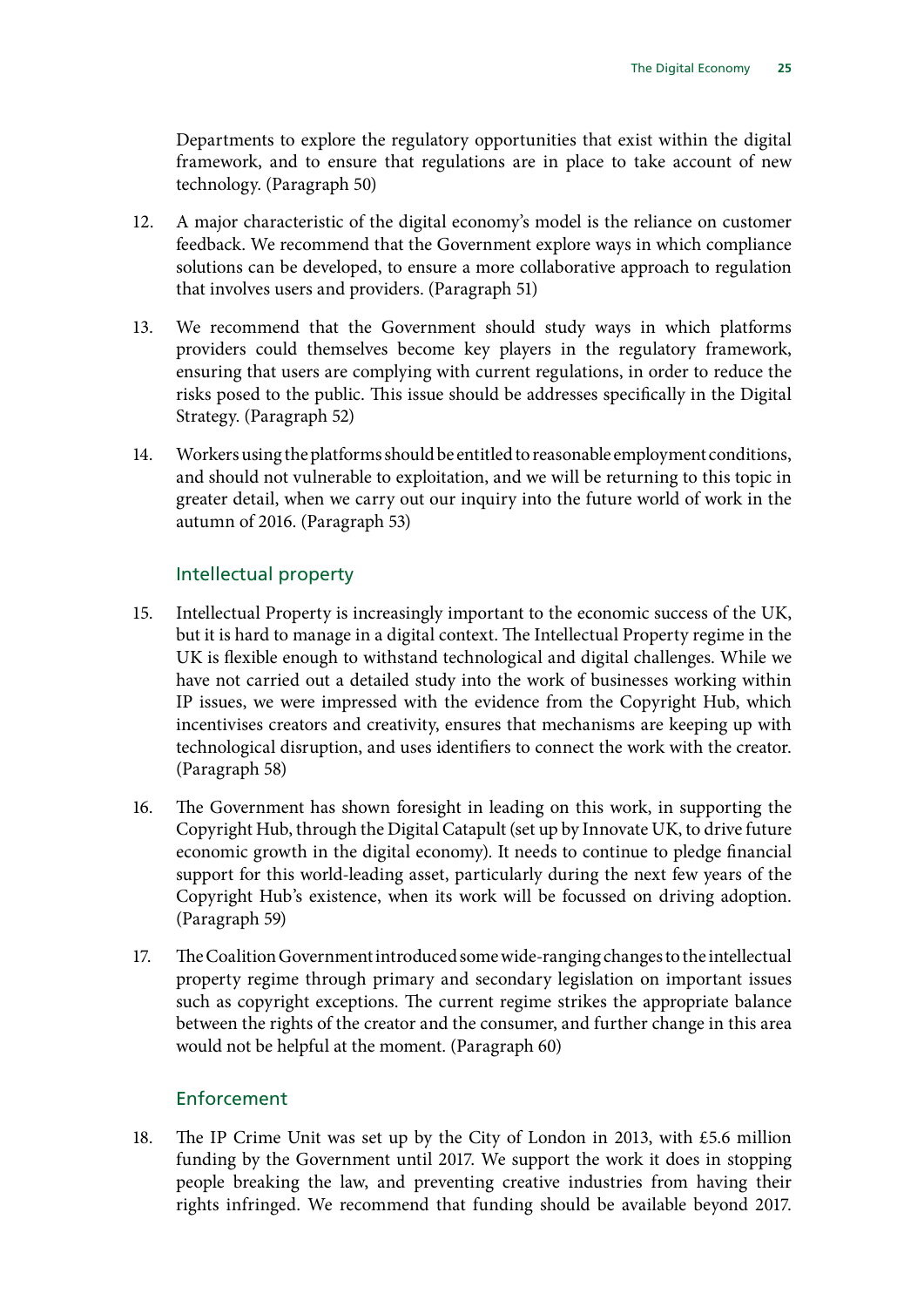Furthermore, we recommend that the Government replicates the work of the IP Crime Unit in other parts of the country, and provides the necessary resources to support this. (Paragraph 64)

19. The Government should be proactive in stopping metadata stripping, which removes identifiers from digital works. This is already an offence under the Copyright, Designs and Patents Act 1988. The current Digital Economy Bill includes the provision that perpetrators of online crime are subject to similar punishment to perpetrators of non-digital crime, which we support. Just as regulation must keep pace with digital economy development, so must enforcement. (Paragraph 65)

#### Digital Single Market

- 20. The decision to leave the European Union risks undermining the United Kingdom's dominance in this policy area. We could have led on the Digital Single Market, but instead we will be having to follow. The Government must address this situation, to stop investor confident further draining away, with firms relocating into other countries in Europe to take advantage of the Digital Single Market. (Paragraph 68)
- 21. The implications of the European Single Digital Market were beyond the remit of this inquiry, but the Government needs to address the issue of whether businesses will be able to access the European Single Digital Market, if they want to do so. In broader terms, we recommend that the Government sets out in its digital strategy the implications of withdrawal from the European Union, in reference to specific, current EU negotiations relating to the digital economy. The Government must address this situation as soon as possible, to stop investor confidence further draining away, with firms relocating into other countries in Europe, to take advantage of the Digital Single Market. (Paragraph 71)

#### Digital co-ordination in the public sector

22. There needs to be better co-ordination between Government Departments on digital innovations, in order to improve public sector efficiency, which in turn will benefit the economy. For the Government to have a holistic view of the different digital initiatives that each Department is undertaking, the Minister responsible for the Digital Economy should take the lead in overseeing digital projects. We recommend that this issue is addressed in the Government's Digital Strategy. (Paragraph 74)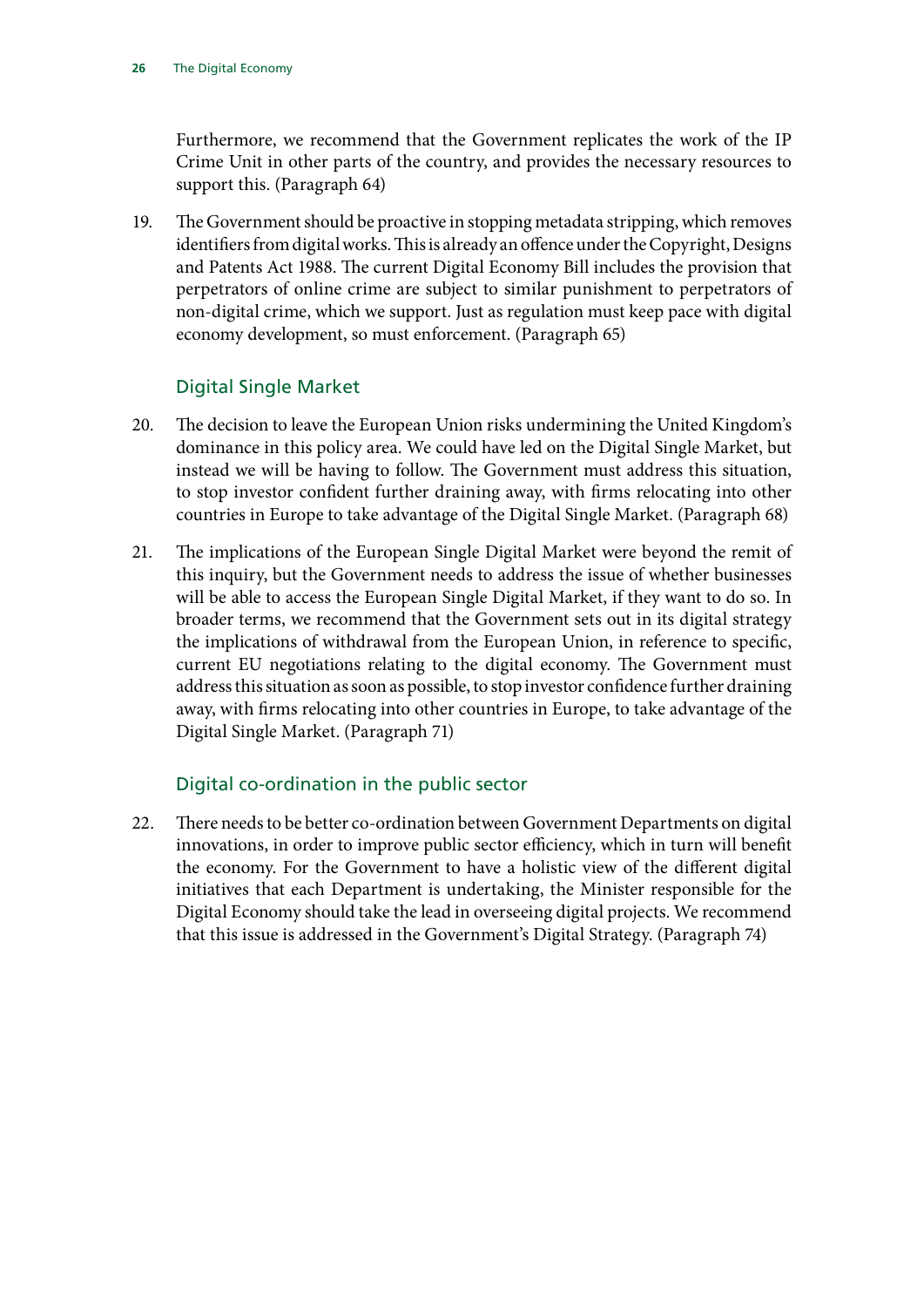### <span id="page-30-0"></span>Formal Minutes

#### **Tuesday 12 July 2016**

Members present:

Mr Iain Wright, in the Chair

| Paul Blomfield  | Michelle Thomson |
|-----------------|------------------|
| Richard Fuller  | Kelly Tolhurst   |
| Peter Kyle      | Craig Tracey     |
| Amanda Milling  | Chris White      |
| Amanda Solloway |                  |

Draft Report (*The Digital Economy*), proposed by the Chair, brought up and read.

*Ordered*, That the draft Report be read a second time, paragraph by paragraph.

Paragraphs 1 to 77 read and agreed to.

Summary agreed to.

*Resolved*, That the Report be the Second Report of the Committee to the House.

*Ordered*, That the Chair make the Report to the House.

*Ordered*, That embargoed copies of the Report be made available, in accordance with the provisions of Standing Order No. 134.

Written evidence was ordered to be reported to the House for publishing with the Report (in addition to that ordered to be reported for publishing on 3, 10, 17 November, 1, 8 December, 6 January, 10 February, 16 March and 19 April).

[Adjourned till Tuesday 19 July at 12.30 pm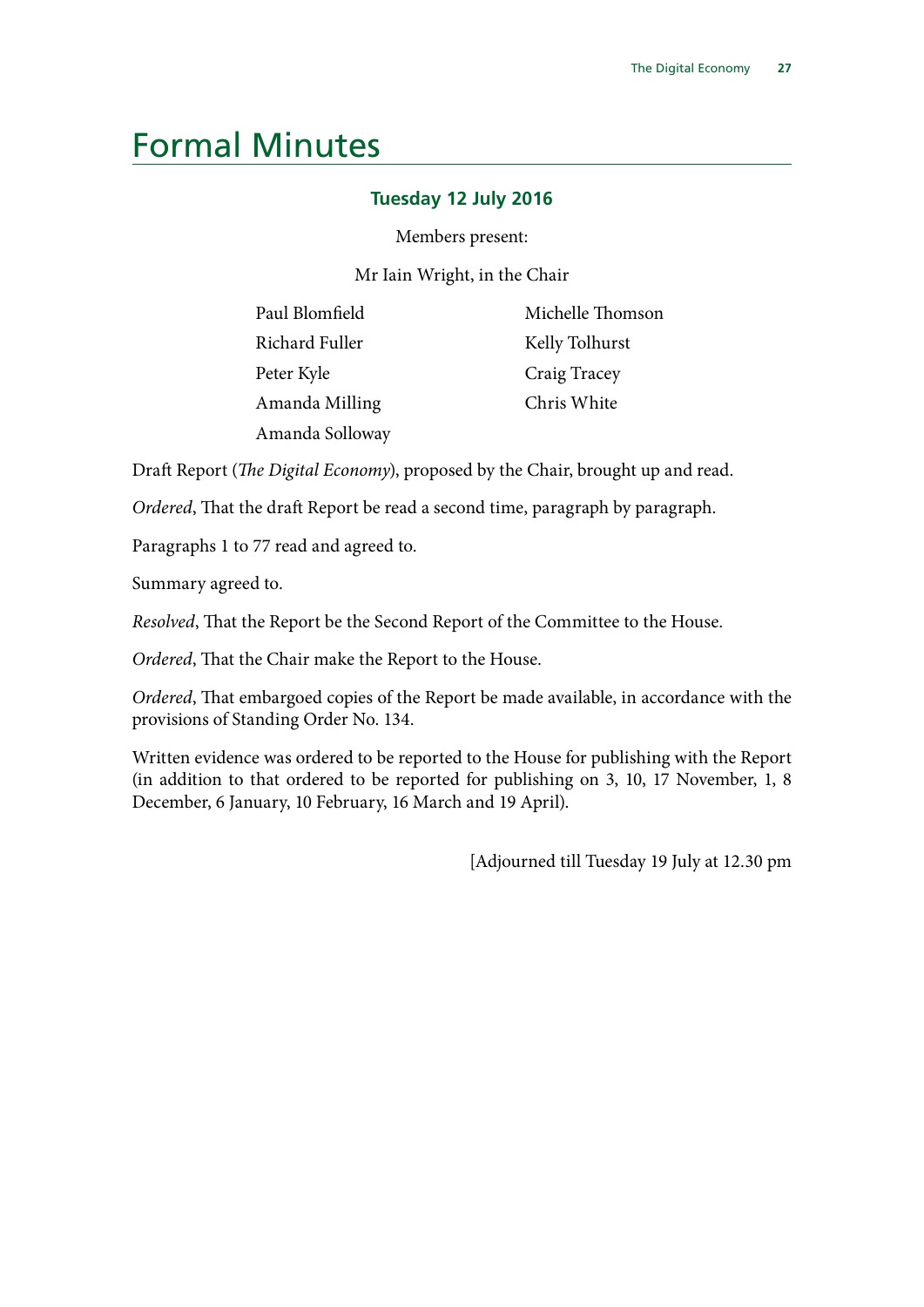### <span id="page-31-0"></span>**Witnesses**

The following witnesses gave evidence. Transcripts can be viewed on the [inquiry publications](http://www.parliament.uk/business/committees/committees-a-z/commons-select/business-innovation-and-skills/inquiries/parliament-2015/digital-economy/publications/) [page](http://www.parliament.uk/business/committees/committees-a-z/commons-select/business-innovation-and-skills/inquiries/parliament-2015/digital-economy/publications/) of the Committee's website.

| <b>Tuesday 10 November 2015</b>                                                                                                                                                                                                                | <b>Question number</b> |
|------------------------------------------------------------------------------------------------------------------------------------------------------------------------------------------------------------------------------------------------|------------------------|
| Mike Cherry, Policy Director, Federation of Small Businesses, Rob Lamb,<br>Cloud Business Director and Chief Technology Officer, EMC Corporation,<br>and John Connolly, Managing Director, Centre for Digital Innovation,<br><b>Humber LEP</b> | $Q1 - 43$              |
| Dr Maren Deepwell, Chief Executive, Association for Learning Technology,<br>Dean Cassar, Director of Resources, Tech Partnership, and Seetha Kumar,<br>Chief Executive Officer, Creative Skillset                                              | Q44-66                 |
| <b>Tuesday 24 November 2015</b>                                                                                                                                                                                                                |                        |
| Andrew Byrne, Head of Public Policy in the UK and Ireland, Uber, Alex<br>Depledge, Chief Executive Officer, Hassle.com, and Ben Williams, Head of<br><b>Operations, AdBlockPlus</b>                                                            | Q67-147                |
| Richard Massett, Chairman, Licensed Taxi Drivers Association, Charlotte<br>Holloway, Head of Policy and Associate Director, techUK, and Steve<br>Chester, Director of Data and Industry Programmes, Internet Advertising<br><b>Bureau UK</b>   | Q148-190               |
| <b>Tuesday 15 December 2015</b>                                                                                                                                                                                                                |                        |
| Susie Winter, Director of Policy and Communications, Publishers<br>Association, Jane Dyball, Chief Executive, Music Publishers Association,<br>representing UK Music, and Catherine Courtney, Legal Adviser, News Media<br>Association         | Q191-207               |
| Dominic Young, Chief Executive Officer, The Copyright Hub Foundation,<br>and Richard Mollet, Chair, Alliance for Intellectual Property                                                                                                         | Q208-225               |
| Baroness Neville-Rolfe DBE CMG, Parliamentary Under-Secretary of State,<br>Department for Business, Innovation and Skills, and Minister for Intellectual<br>Property, and John Alty, Chief Executive Officer, Intellectual Property<br>Office  | Q226-246               |
| <b>Tuesday 12 January 2016</b>                                                                                                                                                                                                                 |                        |
| Patrick Robinson, Head of Public Policy in Europe, the Middle East and<br>Africa, Airbnb, and Ufi Ibrahim, Chief Executive, British Hospitality<br>Association                                                                                 | Q247-307               |
| Russell Gould, Chief Operating Officer, Everline, Gareth Mann, CEO, Digital<br>Contact, Matt Hammerstein, MD, Customer and Consumer Engagement,<br>Barclays Bank, and Olly Betts, CEO, businessfinancecompared.com                             | Q308-340               |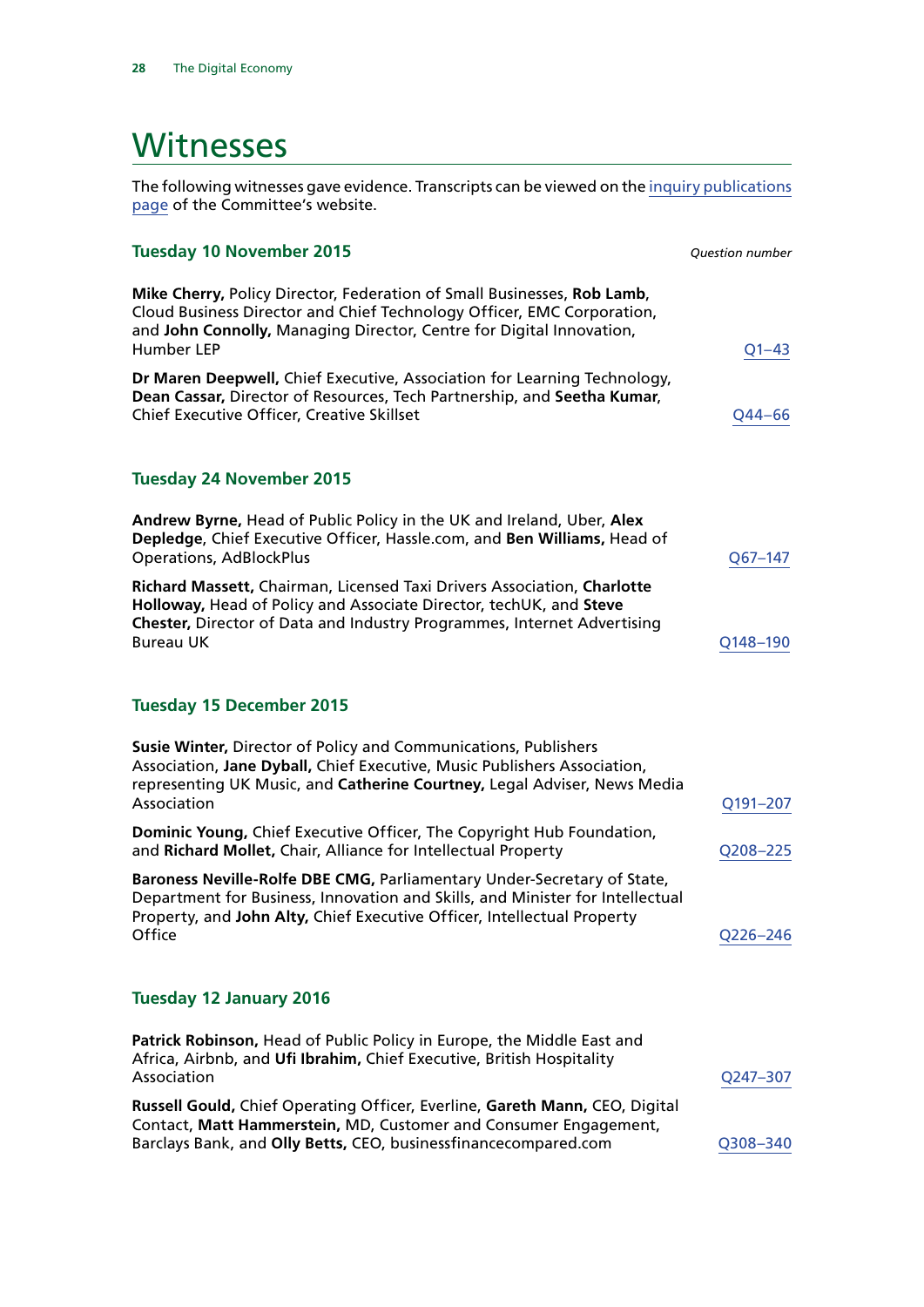#### **Tuesday 23 February 2016**

| Matt O'Neill, Major Projects Manager, Cheshire East Council, Chris Taylor,<br>Connecting Shropshire Programme Manager, Shropshire Council, and Herb<br>Kim, Interim Head, Tech North                                                                                                                                                             | Q341-375 |
|--------------------------------------------------------------------------------------------------------------------------------------------------------------------------------------------------------------------------------------------------------------------------------------------------------------------------------------------------|----------|
| Brhmie Balaram, Senior Researcher, RSA, and author of Fair Share:<br>Reclaiming power in the sharing economy, Debbie Wosskow, author of<br>Unlocking the sharing economy: an independent review, and <b>Professor</b><br>Diane Coyle OBE, Professor of Economics, Manchester University, Fellow of<br>the ONS, and author of The Sharing Economy | Q376-403 |
| <b>Tuesday 8 March 2016</b>                                                                                                                                                                                                                                                                                                                      |          |
| Jo Twist, CEO, Ukie, Chris van der Kuyl, Chairman, 4J Studios, and Philip<br><b>Oliver, CEO, Radiant Worlds</b>                                                                                                                                                                                                                                  | Q404–432 |
| Helen Dickinson, Chief Executive, British Retail Consortium, and Paul<br>Misener, Vice-President, Global Public Policy, Amazon                                                                                                                                                                                                                   | O433-479 |
| <b>Tuesday 22 March 2016</b>                                                                                                                                                                                                                                                                                                                     |          |
| Ed Vaizey MP, Minister of State for Culture and the Digital Economy,<br>Department for Culture, Media and Sport and the Department for Business,<br><b>Innovation and Skills</b>                                                                                                                                                                 | O478-530 |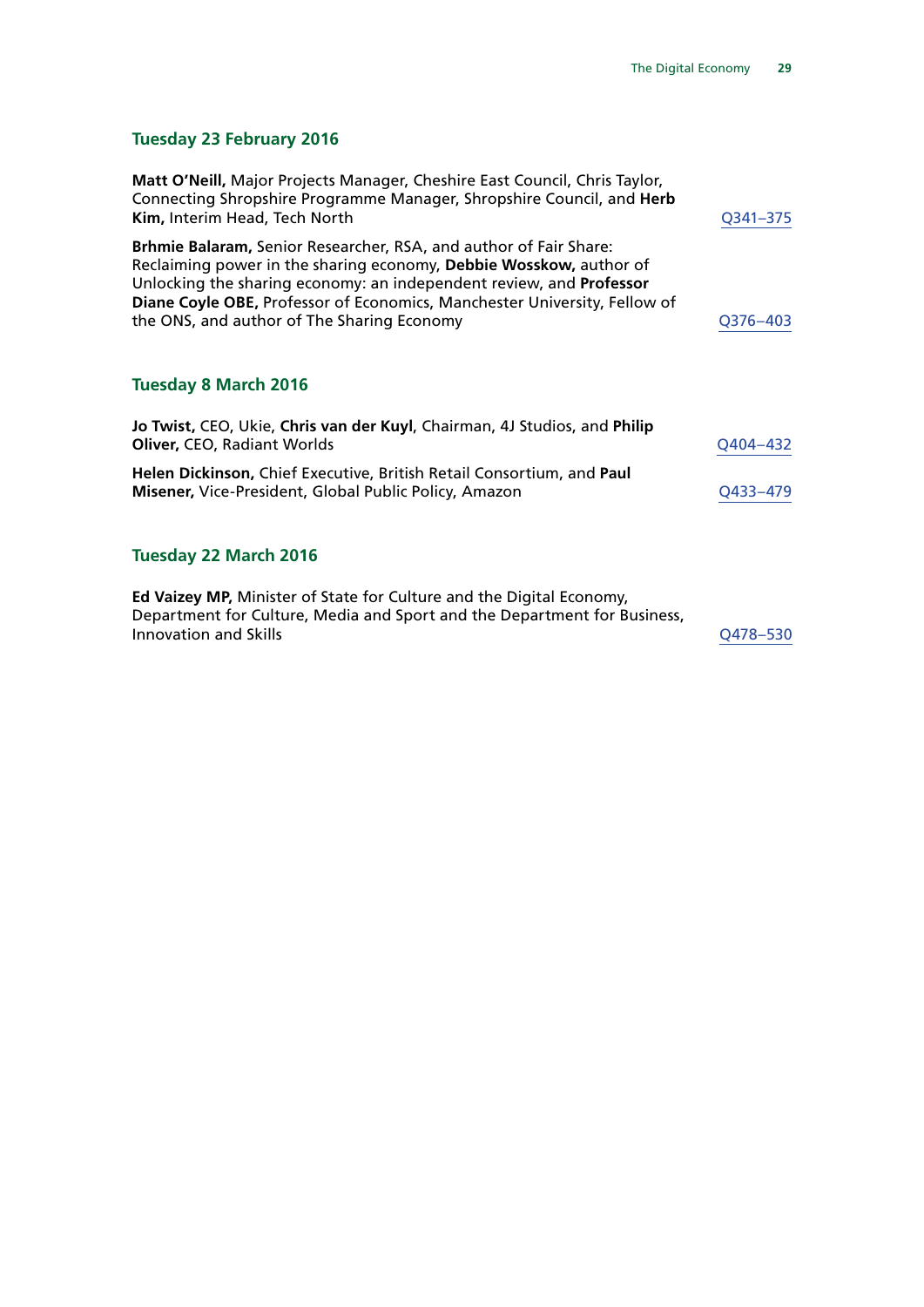### <span id="page-33-0"></span>Published written evidence

The following written evidence was received and can be viewed on the [inquiry publications](http://www.parliament.uk/business/committees/committees-a-z/commons-select/business-innovation-and-skills/inquiries/parliament-2015/digital-economy/publications/) [page](http://www.parliament.uk/business/committees/committees-a-z/commons-select/business-innovation-and-skills/inquiries/parliament-2015/digital-economy/publications/) of the Committee's website.

TDE numbers are generated by the evidence processing system and so may not be complete.

- Addison Lee [\(TDE0050\)](http://data.parliament.uk/WrittenEvidence/CommitteeEvidence.svc/EvidenceDocument/Business,%20Innovation%20and%20Skills/The%20Digital%20Economy/written/23731.html)
- Advertising Association ([TDE0068](http://data.parliament.uk/WrittenEvidence/CommitteeEvidence.svc/EvidenceDocument/Business,%20Innovation%20and%20Skills/The%20Digital%20Economy/written/23894.html))
- Airbnb ([TDE0102](http://data.parliament.uk/WrittenEvidence/CommitteeEvidence.svc/EvidenceDocument/Business,%20Innovation%20and%20Skills/The%20Digital%20Economy/written/26267.html))
- Airbnb ([TDE0104\)](http://data.parliament.uk/WrittenEvidence/CommitteeEvidence.svc/EvidenceDocument/Business,%20Innovation%20and%20Skills/The%20Digital%20Economy/written/28309.html)
- Alliance ([TDE0105](http://data.parliament.uk/WrittenEvidence/CommitteeEvidence.svc/EvidenceDocument/Business,%20Innovation%20and%20Skills/The%20Digital%20Economy/written/28755.html))
- Alliance for Intellectual Property ([TDE0061\)](http://data.parliament.uk/WrittenEvidence/CommitteeEvidence.svc/EvidenceDocument/Business,%20Innovation%20and%20Skills/The%20Digital%20Economy/written/23759.html)
- Apps for Good ([TDE0021\)](http://data.parliament.uk/WrittenEvidence/CommitteeEvidence.svc/EvidenceDocument/Business,%20Innovation%20and%20Skills/The%20Digital%20Economy/written/23603.html)
- Arm Holdings ([TDE0008\)](http://data.parliament.uk/WrittenEvidence/CommitteeEvidence.svc/EvidenceDocument/Business,%20Innovation%20and%20Skills/The%20Digital%20Economy/written/23372.html)
- Arqiva [\(TDE0031\)](http://data.parliament.uk/WrittenEvidence/CommitteeEvidence.svc/EvidenceDocument/Business,%20Innovation%20and%20Skills/The%20Digital%20Economy/written/23671.html)
- Association for Learning Technology [\(TDE0029](http://data.parliament.uk/WrittenEvidence/CommitteeEvidence.svc/EvidenceDocument/Business,%20Innovation%20and%20Skills/The%20Digital%20Economy/written/23666.html))
- Association of Authors' Agents ([TDE0080](http://data.parliament.uk/WrittenEvidence/CommitteeEvidence.svc/EvidenceDocument/Business,%20Innovation%20and%20Skills/The%20Digital%20Economy/written/24004.html))
- Association of Colleges ([TDE0033\)](http://data.parliament.uk/WrittenEvidence/CommitteeEvidence.svc/EvidenceDocument/Business,%20Innovation%20and%20Skills/The%20Digital%20Economy/written/23684.html)
- Baker Dearing Educational Trust ([TDE0020](http://data.parliament.uk/WrittenEvidence/CommitteeEvidence.svc/EvidenceDocument/Business,%20Innovation%20and%20Skills/The%20Digital%20Economy/written/23602.html))
- Barclays Bank Plc ([TDE0065\)](http://data.parliament.uk/WrittenEvidence/CommitteeEvidence.svc/EvidenceDocument/Business,%20Innovation%20and%20Skills/The%20Digital%20Economy/written/23863.html)
- Bba ([TDE0053](http://data.parliament.uk/WrittenEvidence/CommitteeEvidence.svc/EvidenceDocument/Business,%20Innovation%20and%20Skills/The%20Digital%20Economy/written/23735.html))
- BBC ([TDE0078\)](http://data.parliament.uk/WrittenEvidence/CommitteeEvidence.svc/EvidenceDocument/Business,%20Innovation%20and%20Skills/The%20Digital%20Economy/written/23997.html)
- BESA ([TDE0023\)](http://data.parliament.uk/WrittenEvidence/CommitteeEvidence.svc/EvidenceDocument/Business,%20Innovation%20and%20Skills/The%20Digital%20Economy/written/23614.html)
- 18 Booksellers Association ([TDE0107](http://data.parliament.uk/WrittenEvidence/CommitteeEvidence.svc/EvidenceDocument/Business,%20Innovation%20and%20Skills/The%20Digital%20Economy/written/30183.html))
- BPI [\(TDE0072\)](http://data.parliament.uk/WrittenEvidence/CommitteeEvidence.svc/EvidenceDocument/Business,%20Innovation%20and%20Skills/The%20Digital%20Economy/written/23972.html)
- British Film Institute [\(TDE0089\)](http://data.parliament.uk/WrittenEvidence/CommitteeEvidence.svc/EvidenceDocument/Business,%20Innovation%20and%20Skills/The%20Digital%20Economy/written/24515.html)
- British Hospitality Association ([TDE0103\)](http://data.parliament.uk/WrittenEvidence/CommitteeEvidence.svc/EvidenceDocument/Business,%20Innovation%20and%20Skills/The%20Digital%20Economy/written/26821.html)
- British Library ([TDE0046](http://data.parliament.uk/WrittenEvidence/CommitteeEvidence.svc/EvidenceDocument/Business,%20Innovation%20and%20Skills/The%20Digital%20Economy/written/23724.html))
- British Video Association ([TDE0081](http://data.parliament.uk/WrittenEvidence/CommitteeEvidence.svc/EvidenceDocument/Business,%20Innovation%20and%20Skills/The%20Digital%20Economy/written/24035.html))
- BT ([TDE0085\)](http://data.parliament.uk/WrittenEvidence/CommitteeEvidence.svc/EvidenceDocument/Business,%20Innovation%20and%20Skills/The%20Digital%20Economy/written/24044.html)
- Business.Finance.Compared.Com ([TDE0077](http://data.parliament.uk/WrittenEvidence/CommitteeEvidence.svc/EvidenceDocument/Business,%20Innovation%20and%20Skills/The%20Digital%20Economy/written/23994.html))
- Callcredit Information Group ([TDE0035](http://data.parliament.uk/WrittenEvidence/CommitteeEvidence.svc/EvidenceDocument/Business,%20Innovation%20and%20Skills/The%20Digital%20Economy/written/23689.html))
- CBI ([TDE0045](http://data.parliament.uk/WrittenEvidence/CommitteeEvidence.svc/EvidenceDocument/Business,%20Innovation%20and%20Skills/The%20Digital%20Economy/written/23721.html))
- Chartered Trading Standards Institute ([TDE0015\)](http://data.parliament.uk/WrittenEvidence/CommitteeEvidence.svc/EvidenceDocument/Business,%20Innovation%20and%20Skills/The%20Digital%20Economy/written/23570.html)
- Cheshire East Borough Council ([TDE0007\)](http://data.parliament.uk/WrittenEvidence/CommitteeEvidence.svc/EvidenceDocument/Business,%20Innovation%20and%20Skills/The%20Digital%20Economy/written/23368.html)
- Chief Economic Development Officers Society [\(TDE0026](http://data.parliament.uk/WrittenEvidence/CommitteeEvidence.svc/EvidenceDocument/Business,%20Innovation%20and%20Skills/The%20Digital%20Economy/written/23643.html))
- Cifas ([TDE0047](http://data.parliament.uk/WrittenEvidence/CommitteeEvidence.svc/EvidenceDocument/Business,%20Innovation%20and%20Skills/The%20Digital%20Economy/written/23726.html))
- CILIP (Chartered Institute of Library and Information Professionals ([TDE0051\)](http://data.parliament.uk/WrittenEvidence/CommitteeEvidence.svc/EvidenceDocument/Business,%20Innovation%20and%20Skills/The%20Digital%20Economy/written/23732.html)
- City of London Corporation ([TDE0096](http://data.parliament.uk/WrittenEvidence/CommitteeEvidence.svc/EvidenceDocument/Business,%20Innovation%20and%20Skills/The%20Digital%20Economy/written/24612.html))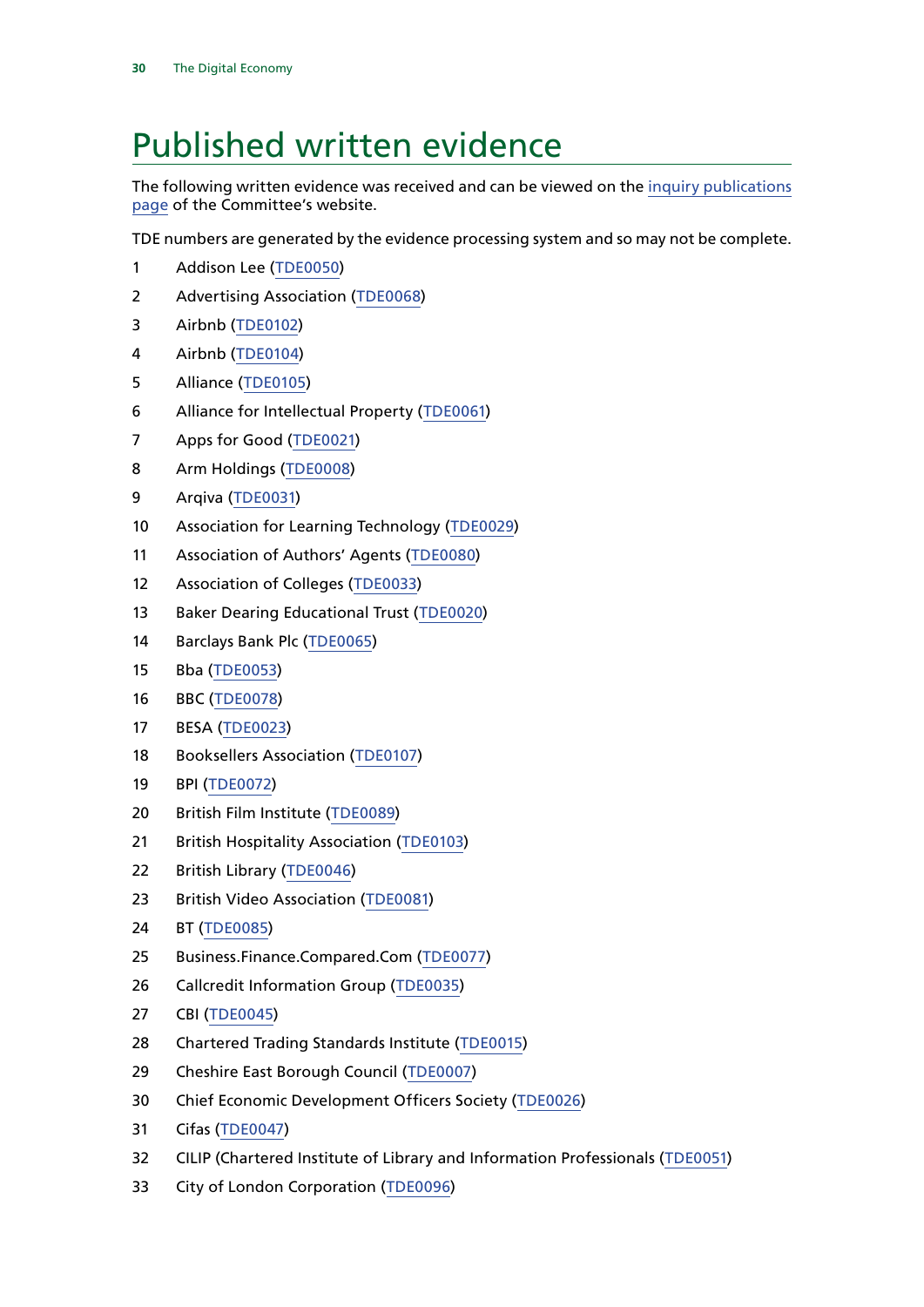- City of London Police ([TDE0097](http://data.parliament.uk/WrittenEvidence/CommitteeEvidence.svc/EvidenceDocument/Business,%20Innovation%20and%20Skills/The%20Digital%20Economy/written/24613.html))
- CLA ([TDE0048](http://data.parliament.uk/WrittenEvidence/CommitteeEvidence.svc/EvidenceDocument/Business,%20Innovation%20and%20Skills/The%20Digital%20Economy/written/23727.html))
- Creative England ([TDE0079\)](http://data.parliament.uk/WrittenEvidence/CommitteeEvidence.svc/EvidenceDocument/Business,%20Innovation%20and%20Skills/The%20Digital%20Economy/written/23998.html)
- Creative Skillset ([TDE0069](http://data.parliament.uk/WrittenEvidence/CommitteeEvidence.svc/EvidenceDocument/Business,%20Innovation%20and%20Skills/The%20Digital%20Economy/written/23899.html))
- DBIS and DCMS jointly ([TDE0093\)](http://data.parliament.uk/WrittenEvidence/CommitteeEvidence.svc/EvidenceDocument/Business,%20Innovation%20and%20Skills/The%20Digital%20Economy/written/24569.html)
- Design and Artists Copyright Society (DACS) [\(TDE0034](http://data.parliament.uk/WrittenEvidence/CommitteeEvidence.svc/EvidenceDocument/Business,%20Innovation%20and%20Skills/The%20Digital%20Economy/written/23687.html))
- Digital Birmingham ([TDE0027\)](http://data.parliament.uk/WrittenEvidence/CommitteeEvidence.svc/EvidenceDocument/Business,%20Innovation%20and%20Skills/The%20Digital%20Economy/written/23648.html)
- Dr Neil Lee ([TDE0066\)](http://data.parliament.uk/WrittenEvidence/CommitteeEvidence.svc/EvidenceDocument/Business,%20Innovation%20and%20Skills/The%20Digital%20Economy/written/23866.html)
- EE ([TDE0091](http://data.parliament.uk/WrittenEvidence/CommitteeEvidence.svc/EvidenceDocument/Business,%20Innovation%20and%20Skills/The%20Digital%20Economy/written/24529.html))
- EMC Corporation ([TDE0017\)](http://data.parliament.uk/WrittenEvidence/CommitteeEvidence.svc/EvidenceDocument/Business,%20Innovation%20and%20Skills/The%20Digital%20Economy/written/23583.html)
- EMC Corporation supplementary ([TDE0095](http://data.parliament.uk/WrittenEvidence/CommitteeEvidence.svc/EvidenceDocument/Business,%20Innovation%20and%20Skills/The%20Digital%20Economy/written/24604.html))
- Everline ([TDE0106](http://data.parliament.uk/WrittenEvidence/CommitteeEvidence.svc/EvidenceDocument/Business,%20Innovation%20and%20Skills/The%20Digital%20Economy/written/28756.html))
- Exeter & Heart of Devon Employment & Skills Board ([TDE0028](http://data.parliament.uk/WrittenEvidence/CommitteeEvidence.svc/EvidenceDocument/Business,%20Innovation%20and%20Skills/The%20Digital%20Economy/written/23650.html))
- Federation of Small Businesses [\(TDE0025](http://data.parliament.uk/WrittenEvidence/CommitteeEvidence.svc/EvidenceDocument/Business,%20Innovation%20and%20Skills/The%20Digital%20Economy/written/23627.html))
- Federation of Small Businesses supplementary ([TDE0094\)](http://data.parliament.uk/WrittenEvidence/CommitteeEvidence.svc/EvidenceDocument/Business,%20Innovation%20and%20Skills/The%20Digital%20Economy/written/24570.html)
- Film Distributors' Association ([TDE0009](http://data.parliament.uk/WrittenEvidence/CommitteeEvidence.svc/EvidenceDocument/Business,%20Innovation%20and%20Skills/The%20Digital%20Economy/written/23418.html))
- Gett ([TDE0067](http://data.parliament.uk/WrittenEvidence/CommitteeEvidence.svc/EvidenceDocument/Business,%20Innovation%20and%20Skills/The%20Digital%20Economy/written/23885.html))
- Google ([TDE0101](http://data.parliament.uk/WrittenEvidence/CommitteeEvidence.svc/EvidenceDocument/Business,%20Innovation%20and%20Skills/The%20Digital%20Economy/written/26260.html))
- Here East ([TDE0059\)](http://data.parliament.uk/WrittenEvidence/CommitteeEvidence.svc/EvidenceDocument/Business,%20Innovation%20and%20Skills/The%20Digital%20Economy/written/23756.html)
- Humber LEP ([TDE0063\)](http://data.parliament.uk/WrittenEvidence/CommitteeEvidence.svc/EvidenceDocument/Business,%20Innovation%20and%20Skills/The%20Digital%20Economy/written/23843.html)
- Innovate UK ([TDE0014\)](http://data.parliament.uk/WrittenEvidence/CommitteeEvidence.svc/EvidenceDocument/Business,%20Innovation%20and%20Skills/The%20Digital%20Economy/written/23569.html)
- Institute of Directors ([TDE0036\)](http://data.parliament.uk/WrittenEvidence/CommitteeEvidence.svc/EvidenceDocument/Business,%20Innovation%20and%20Skills/The%20Digital%20Economy/written/23691.html)
- Intellectual Property Office ([TDE0092\)](http://data.parliament.uk/WrittenEvidence/CommitteeEvidence.svc/EvidenceDocument/Business,%20Innovation%20and%20Skills/The%20Digital%20Economy/written/24568.html)
- Internet Advertising Bureau UK ([TDE0087\)](http://data.parliament.uk/WrittenEvidence/CommitteeEvidence.svc/EvidenceDocument/Business,%20Innovation%20and%20Skills/The%20Digital%20Economy/written/24239.html)
- Libraries and Archives Copyright Alliance (LACA) ([TDE0032](http://data.parliament.uk/WrittenEvidence/CommitteeEvidence.svc/EvidenceDocument/Business,%20Innovation%20and%20Skills/The%20Digital%20Economy/written/23680.html))
- Licensed Taxi Drivers Association ([TDE0090\)](http://data.parliament.uk/WrittenEvidence/CommitteeEvidence.svc/EvidenceDocument/Business,%20Innovation%20and%20Skills/The%20Digital%20Economy/written/24516.html)
- Microsoft ([TDE0060](http://data.parliament.uk/WrittenEvidence/CommitteeEvidence.svc/EvidenceDocument/Business,%20Innovation%20and%20Skills/The%20Digital%20Economy/written/23758.html))
- Motion Picture Association ([TDE0073](http://data.parliament.uk/WrittenEvidence/CommitteeEvidence.svc/EvidenceDocument/Business,%20Innovation%20and%20Skills/The%20Digital%20Economy/written/23981.html))
- Musicians Union ([TDE0041](http://data.parliament.uk/WrittenEvidence/CommitteeEvidence.svc/EvidenceDocument/Business,%20Innovation%20and%20Skills/The%20Digital%20Economy/written/23712.html))
- News Media Association ([TDE0044](http://data.parliament.uk/WrittenEvidence/CommitteeEvidence.svc/EvidenceDocument/Business,%20Innovation%20and%20Skills/The%20Digital%20Economy/written/23719.html))
- OECD ([TDE0004](http://data.parliament.uk/WrittenEvidence/CommitteeEvidence.svc/EvidenceDocument/Business,%20Innovation%20and%20Skills/The%20Digital%20Economy/written/22479.html))
- Ofcom ([TDE0074](http://data.parliament.uk/WrittenEvidence/CommitteeEvidence.svc/EvidenceDocument/Business,%20Innovation%20and%20Skills/The%20Digital%20Economy/written/23989.html))
- Ordnance Survey ([TDE0058](http://data.parliament.uk/WrittenEvidence/CommitteeEvidence.svc/EvidenceDocument/Business,%20Innovation%20and%20Skills/The%20Digital%20Economy/written/23754.html))
- Pact Producers Alliance For Cinema And TV ([TDE0055](http://data.parliament.uk/WrittenEvidence/CommitteeEvidence.svc/EvidenceDocument/Business,%20Innovation%20and%20Skills/The%20Digital%20Economy/written/23743.html))
- Research Councils UK ([TDE0018](http://data.parliament.uk/WrittenEvidence/CommitteeEvidence.svc/EvidenceDocument/Business,%20Innovation%20and%20Skills/The%20Digital%20Economy/written/23590.html))
- Samsung UK & Ireland ([TDE0070\)](http://data.parliament.uk/WrittenEvidence/CommitteeEvidence.svc/EvidenceDocument/Business,%20Innovation%20and%20Skills/The%20Digital%20Economy/written/23926.html)
- Shropshire Council ([TDE0016](http://data.parliament.uk/WrittenEvidence/CommitteeEvidence.svc/EvidenceDocument/Business,%20Innovation%20and%20Skills/The%20Digital%20Economy/written/23579.html))
- Shropshire Council ([TDE0108](http://data.parliament.uk/WrittenEvidence/CommitteeEvidence.svc/EvidenceDocument/Business,%20Innovation%20and%20Skills/The%20Digital%20Economy/written/31737.html))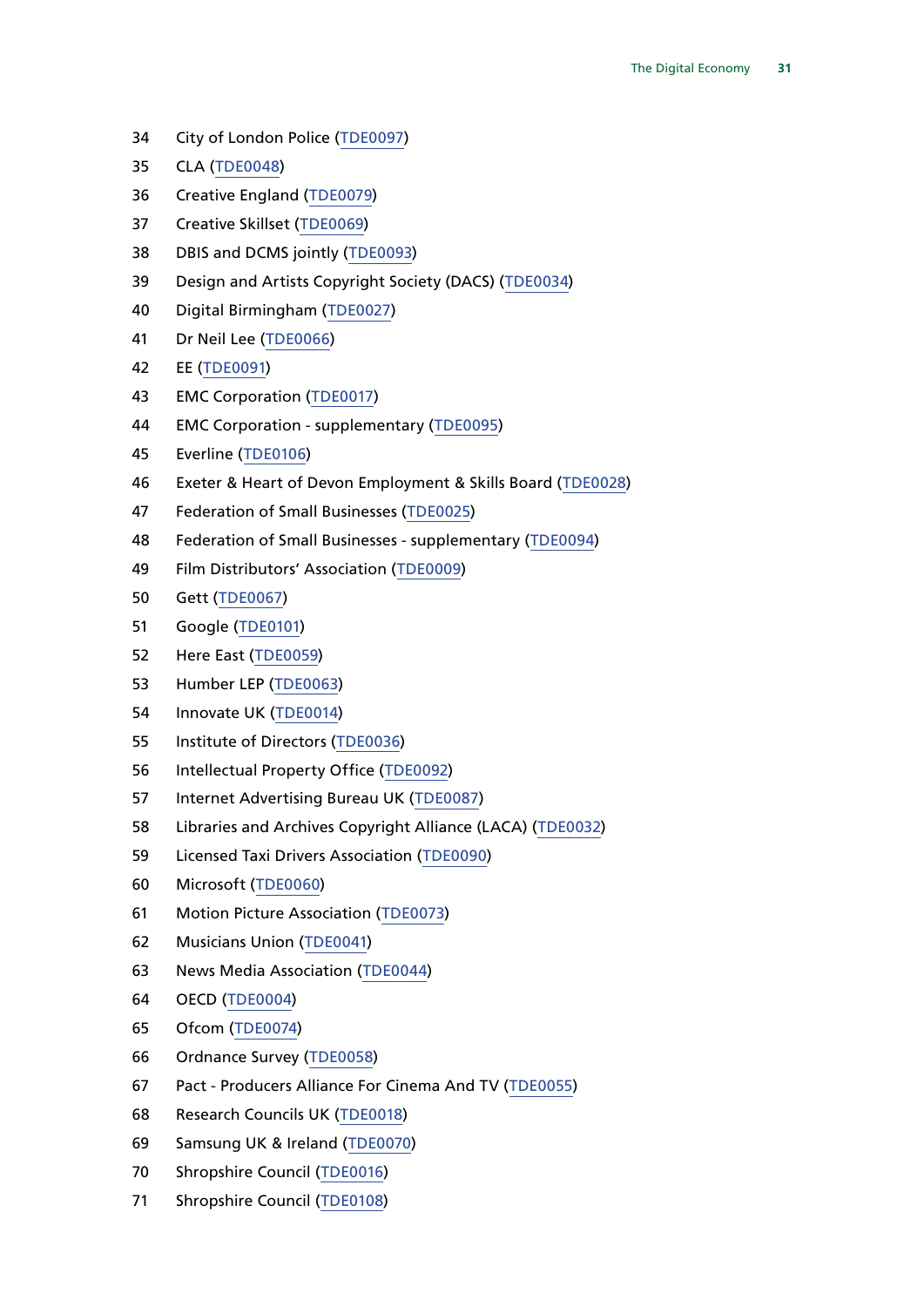- Specialist Engineering Contractors Group (SEC) ([TDE0071](http://data.parliament.uk/WrittenEvidence/CommitteeEvidence.svc/EvidenceDocument/Business,%20Innovation%20and%20Skills/The%20Digital%20Economy/written/23947.html))
- Strategic Blue ([TDE0054](http://data.parliament.uk/WrittenEvidence/CommitteeEvidence.svc/EvidenceDocument/Business,%20Innovation%20and%20Skills/The%20Digital%20Economy/written/23742.html))
- Techuk ([TDE0088](http://data.parliament.uk/WrittenEvidence/CommitteeEvidence.svc/EvidenceDocument/Business,%20Innovation%20and%20Skills/The%20Digital%20Economy/written/24385.html))
- Tees Valley Unlimited ([TDE0024](http://data.parliament.uk/WrittenEvidence/CommitteeEvidence.svc/EvidenceDocument/Business,%20Innovation%20and%20Skills/The%20Digital%20Economy/written/23617.html))
- The Copyright Hub Foundation [\(TDE0100\)](http://data.parliament.uk/WrittenEvidence/CommitteeEvidence.svc/EvidenceDocument/Business,%20Innovation%20and%20Skills/The%20Digital%20Economy/written/25693.html)
- The Institute of Customer Service ([TDE0039](http://data.parliament.uk/WrittenEvidence/CommitteeEvidence.svc/EvidenceDocument/Business,%20Innovation%20and%20Skills/The%20Digital%20Economy/written/23702.html))
- The London Internet Exchange Ltd ([TDE0010](http://data.parliament.uk/WrittenEvidence/CommitteeEvidence.svc/EvidenceDocument/Business,%20Innovation%20and%20Skills/The%20Digital%20Economy/written/23545.html))
- 79 The Publishers Association [\(TDE0057](http://data.parliament.uk/WrittenEvidence/CommitteeEvidence.svc/EvidenceDocument/Business,%20Innovation%20and%20Skills/The%20Digital%20Economy/written/23747.html))
- The Tech Partnership ([TDE0086](http://data.parliament.uk/WrittenEvidence/CommitteeEvidence.svc/EvidenceDocument/Business,%20Innovation%20and%20Skills/The%20Digital%20Economy/written/24118.html))
- Tinder Foundation ([TDE0006\)](http://data.parliament.uk/WrittenEvidence/CommitteeEvidence.svc/EvidenceDocument/Business,%20Innovation%20and%20Skills/The%20Digital%20Economy/written/23361.html)
- TQ Training ([TDE0002](http://data.parliament.uk/WrittenEvidence/CommitteeEvidence.svc/EvidenceDocument/Business,%20Innovation%20and%20Skills/The%20Digital%20Economy/written/21818.html))
- Transport for London ([TDE0099](http://data.parliament.uk/WrittenEvidence/CommitteeEvidence.svc/EvidenceDocument/Business,%20Innovation%20and%20Skills/The%20Digital%20Economy/written/25031.html))
- Uber ([TDE0098](http://data.parliament.uk/WrittenEvidence/CommitteeEvidence.svc/EvidenceDocument/Business,%20Innovation%20and%20Skills/The%20Digital%20Economy/written/24628.html))
- UK Music [\(TDE0076](http://data.parliament.uk/WrittenEvidence/CommitteeEvidence.svc/EvidenceDocument/Business,%20Innovation%20and%20Skills/The%20Digital%20Economy/written/23991.html))
- Unilink Software Ltd ([TDE0030](http://data.parliament.uk/WrittenEvidence/CommitteeEvidence.svc/EvidenceDocument/Business,%20Innovation%20and%20Skills/The%20Digital%20Economy/written/23669.html))
- Vocalink ([TDE0042\)](http://data.parliament.uk/WrittenEvidence/CommitteeEvidence.svc/EvidenceDocument/Business,%20Innovation%20and%20Skills/The%20Digital%20Economy/written/23716.html)
- Vodafone Limited ([TDE0075](http://data.parliament.uk/WrittenEvidence/CommitteeEvidence.svc/EvidenceDocument/Business,%20Innovation%20and%20Skills/The%20Digital%20Economy/written/23990.html))